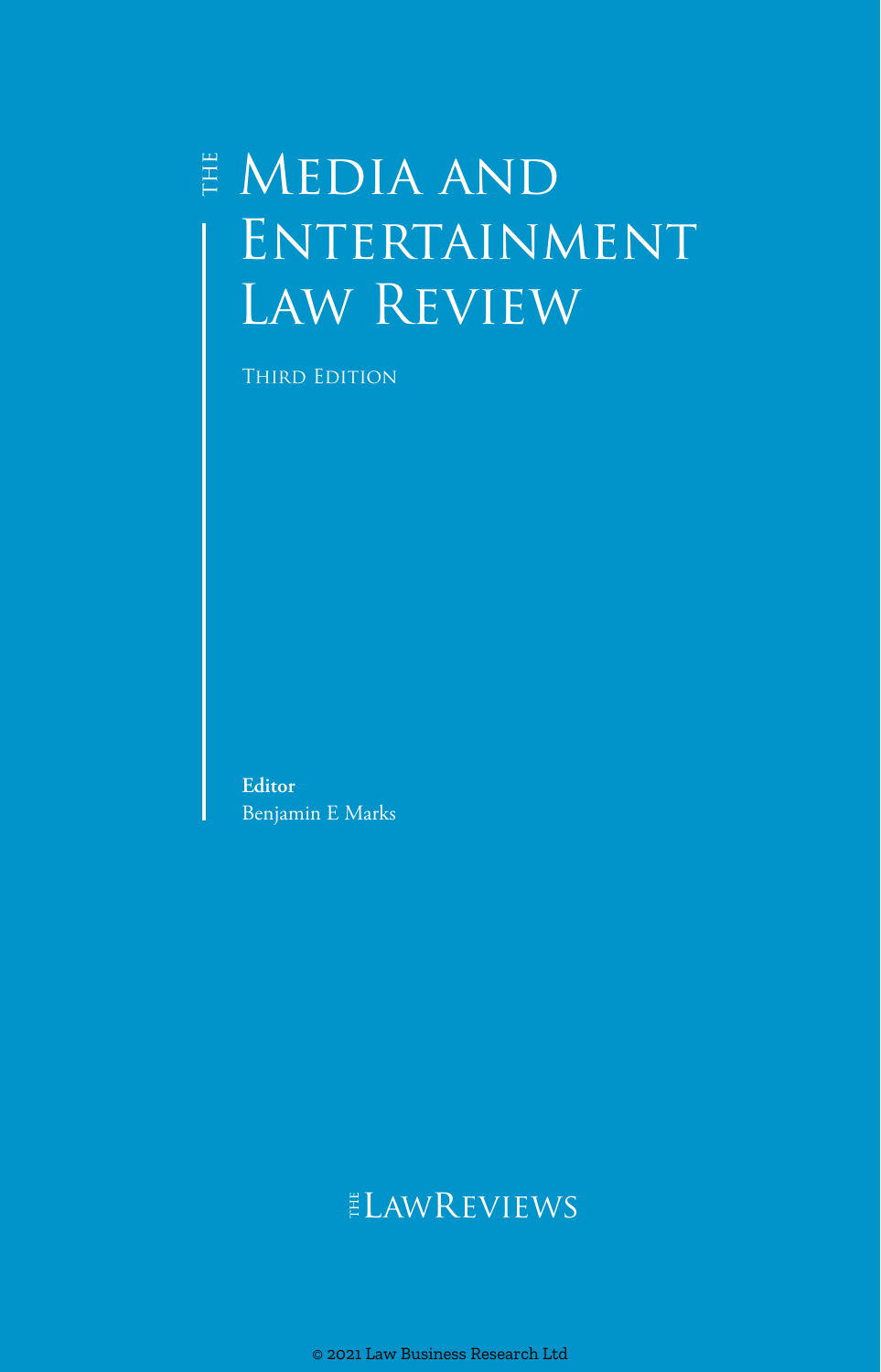# $\overset{\scriptscriptstyle{\mathrm{H}}}{\scriptscriptstyle{\mathrm{F}}}$  MEDIA AND ENTERTAINMENT Law Review

THIRD EDITION

Reproduced with permission from Law Business Research Ltd This article was first published in November 2021 For further information please contact Nick.Barette@thelawreviews.co.uk

**Editor** Benjamin E Marks

## $ELMR$  EVIEWS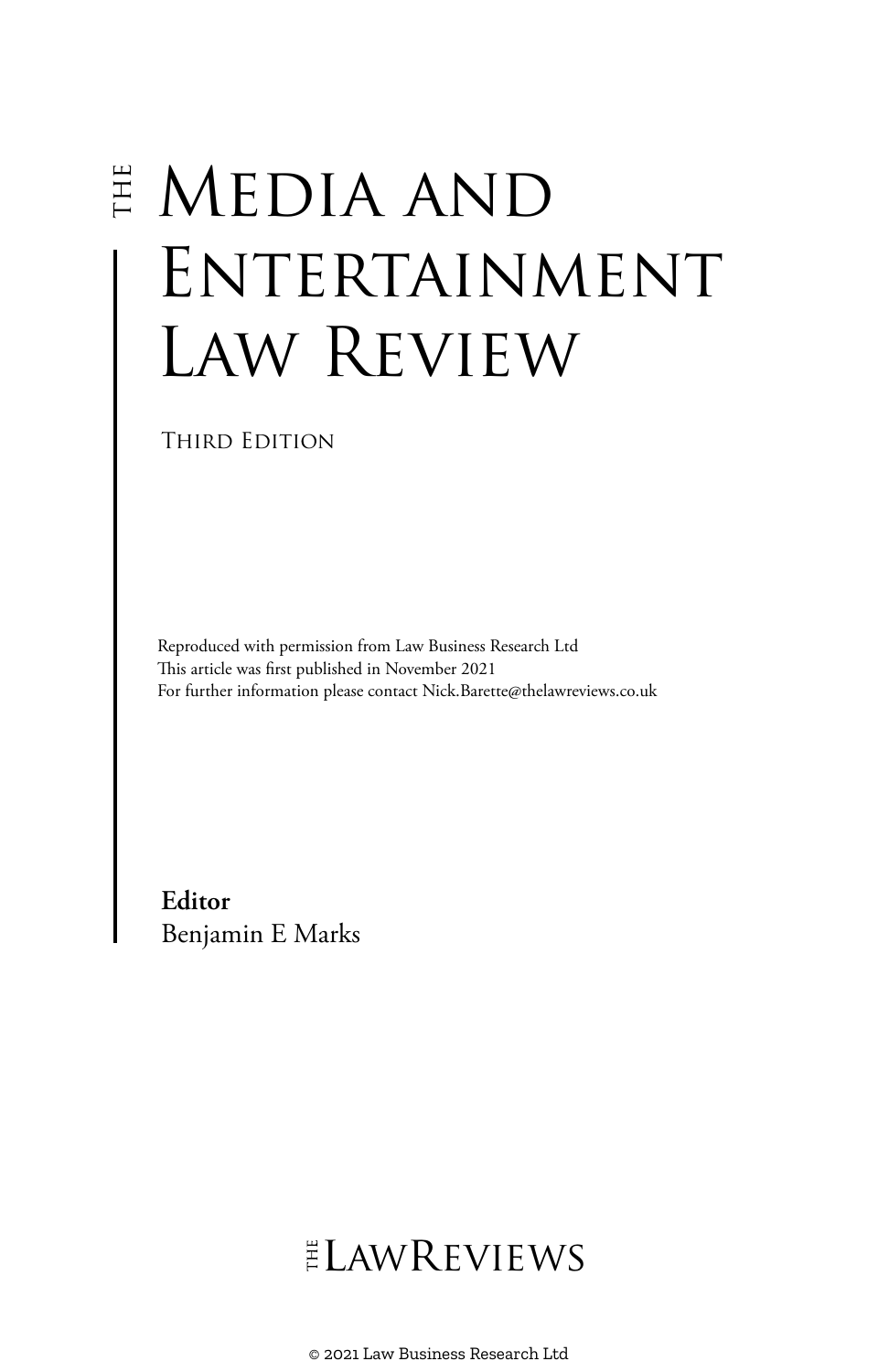#### PUBLISHER Clare Bolton

#### HEAD OF BUSINESS DEVELOPMENT Nick Barette

TEAM LEADERS Joel Woods, Jack Bagnall

BUSINESS DEVELOPMENT MANAGERS Rebecca Mogridge, Katie Hodgetts, Joey Kwok

> RESEARCH LEAD Kieran Hansen

EDITORIAL COORDINATOR Leke Williams

PRODUCTION AND OPERATIONS DIRECTOR Adam Myers

> PRODUCTION EDITOR Robbie Kelly

> > **SUBEDITOR**

Caroline Fewkes

CHIEF EXECUTIVE OFFICER Nick Brailey

Published in the United Kingdom by Law Business Research Ltd, London Meridian House, 34–35 Farringdon Street, London, EC4A 4HL, UK © 2021 Law Business Research Ltd www.TheLawReviews.co.uk

No photocopying: copyright licences do not apply. The information provided in this publication is general and may not apply in a specific situation, nor does it necessarily represent the views of authors' firms or their clients. Legal advice should always be sought before taking any legal action based on the information provided. The publishers accept no responsibility for any acts or omissions contained herein. Although the information provided was accurate as at November 2021, be advised that this is a developing area. Enquiries concerning reproduction should be sent to Law Business Research, at the address above. Enquiries concerning editorial content should be directed to the Publisher – clare.bolton@lbresearch.com

ISBN 978-1-83862-802-4

Printed in Great Britain by Encompass Print Solutions, Derbyshire Tel: 0844 2480 112

© 2021 Law Business Research Ltd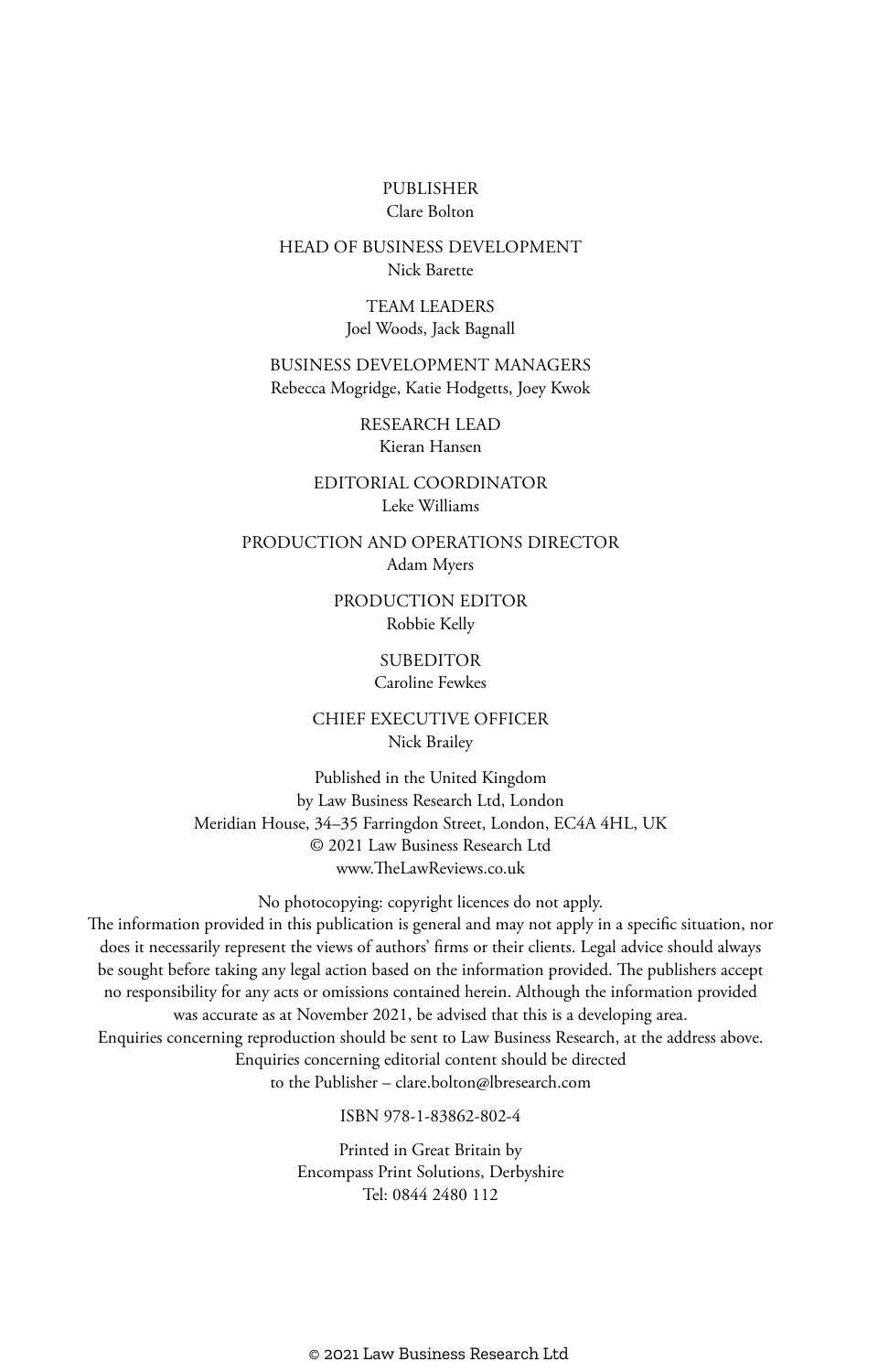## ACKNOWLEDGEMENTS

The publisher acknowledges and thanks the following for their assistance throughout the preparation of this book:

AL TAMIMI & CO

BIRD & BIRD

#### CMS VON ERLACH PARTNERS LTD

#### DELOITTE LLP

#### GRÜNECKER PATENT UND RECHTSANWÄLTE PARTG MBB

#### IWATA GODO

#### KIM & CHANG

#### MAYER LEX

#### ÖZDAĞISTANLİ EKİCİ ATTORNEY PARTNERSHIP

#### PINHEIRO NETO ADVOGADOS

#### PINTÓ RUIZ & DEL VALLE

#### SORAINEN

#### WEIL, GOTSHAL & MANGES LLP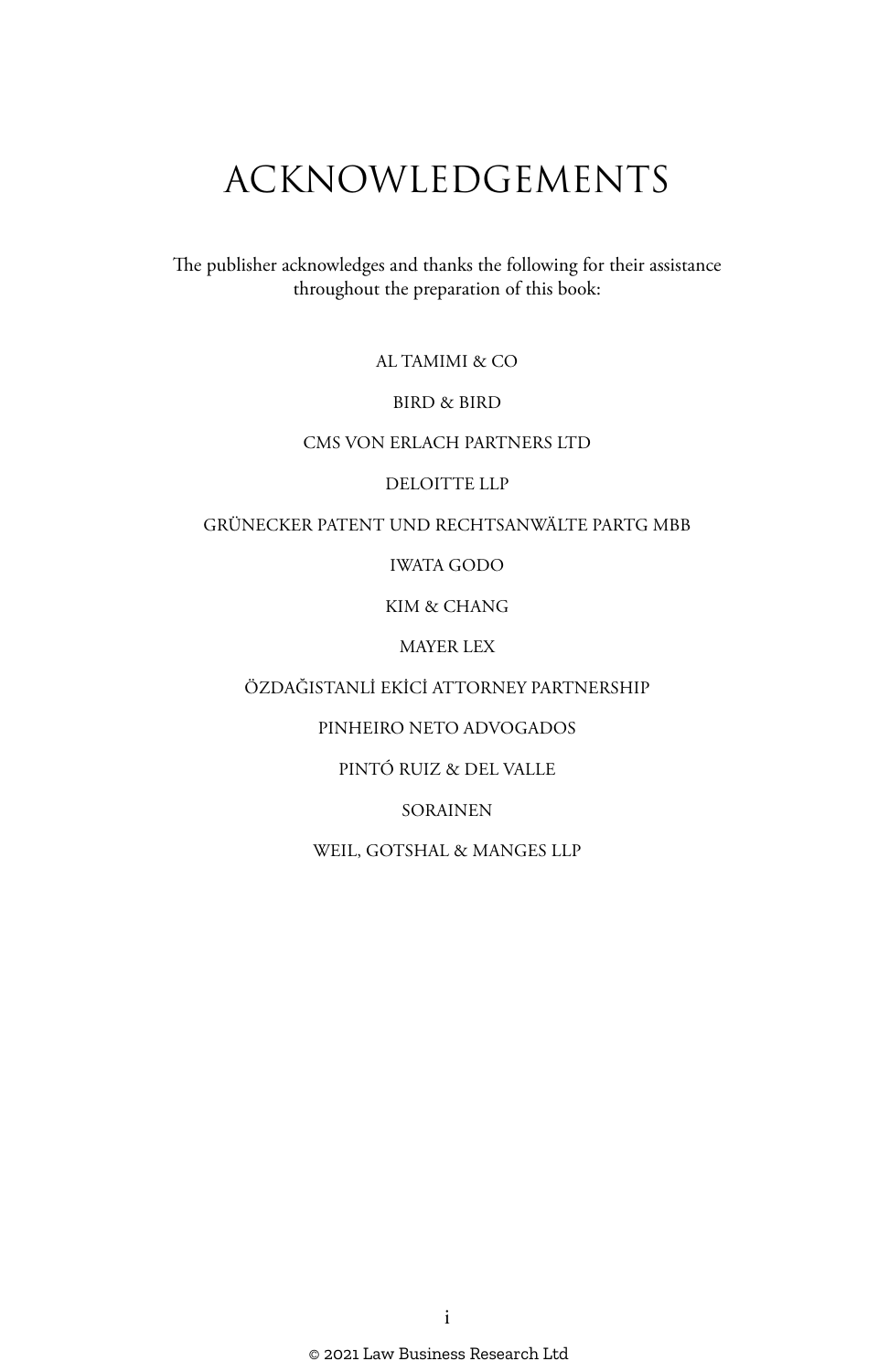# CONTENTS

| Benjamin E Marks |                                                                     |  |
|------------------|---------------------------------------------------------------------|--|
| Chapter 1        |                                                                     |  |
|                  | Sophie Dawson, Julie Cheeseman, Joel Parsons and Emma Croft         |  |
| Chapter 2        |                                                                     |  |
|                  | Kirill Laptev and Pavel Lashuk                                      |  |
| Chapter 3        |                                                                     |  |
|                  | Raphael de Cunto, Beatriz Landi Laterza Figueiredo and Luiza Rehder |  |
| Chapter 4        |                                                                     |  |
|                  | Mihkel Miidla and Kirsi Johanna Koistinen                           |  |
| Chapter 5        |                                                                     |  |
|                  | Mark Peters                                                         |  |
| Chapter 6        |                                                                     |  |
|                  | Valentina Mayer                                                     |  |
| Chapter 7        |                                                                     |  |
|                  | Ryohei Kudo and Makoto Adachi                                       |  |
| Chapter 8        |                                                                     |  |
|                  | Gunvaldis Leitens and Andris Tauriņš                                |  |
| Chapter 9        |                                                                     |  |
|                  | Stasys Drazdauskas and Paulius Mockevičius                          |  |
| Chapter 10       |                                                                     |  |
|                  | Hyun Ho Eun, Jung-Chull Lee and Dukjoong Na                         |  |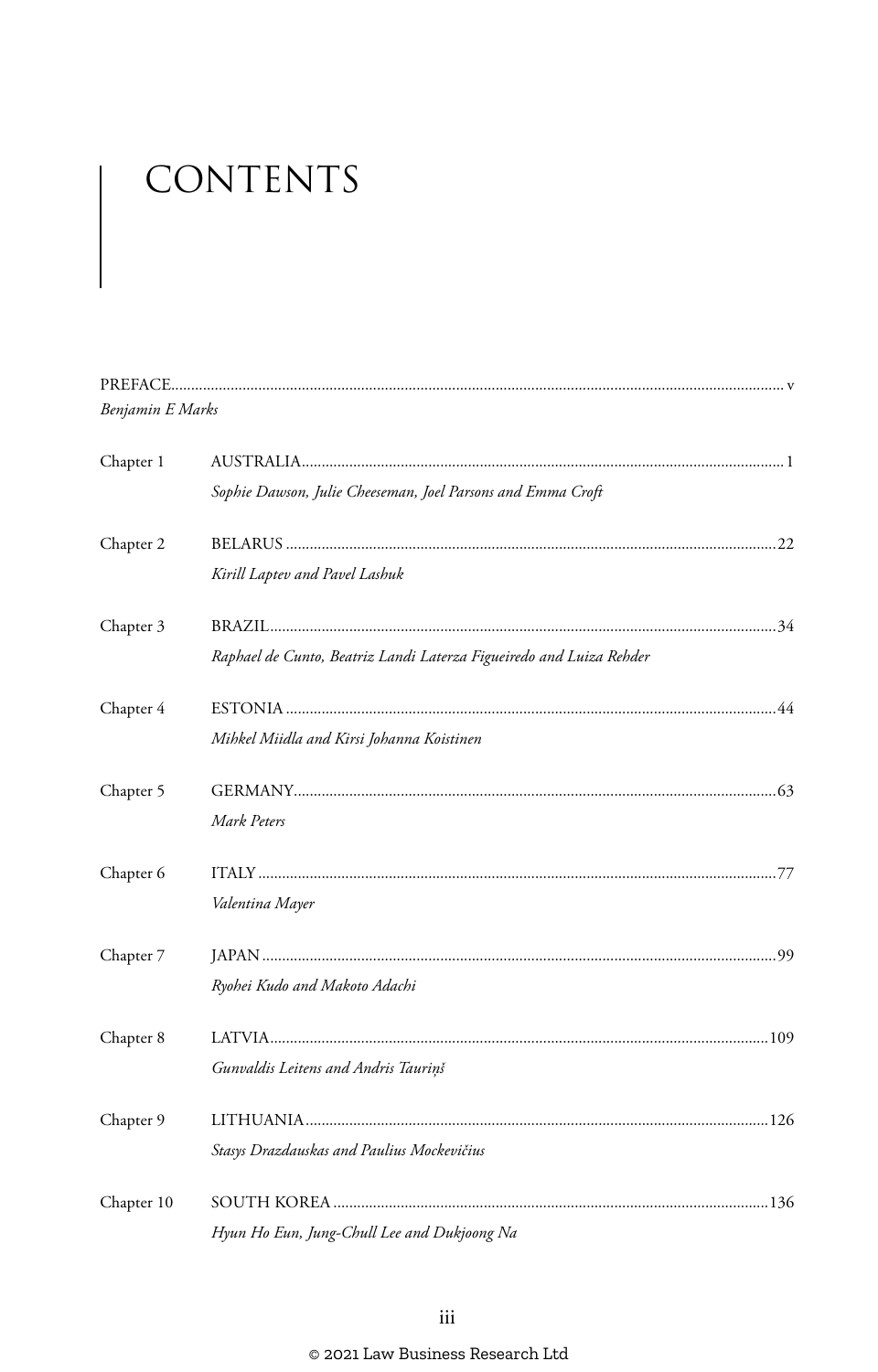| Chapter 11 |                                           |  |
|------------|-------------------------------------------|--|
|            | Yago Vázquez Moraga and Jordi López Batet |  |
| Chapter 12 |                                           |  |
|            | Dirk Spacek                               |  |
| Chapter 13 |                                           |  |
|            | Hatice Ekici Tağa and Burak Özdağıstanli  |  |
| Chapter 14 |                                           |  |
|            | Martin Hayward                            |  |
| Chapter 15 |                                           |  |
|            | Joanna Conway and Calum Murray            |  |
| Chapter 16 |                                           |  |
|            | Benjamin E Marks                          |  |
| Appendix 1 |                                           |  |
| Appendix 2 |                                           |  |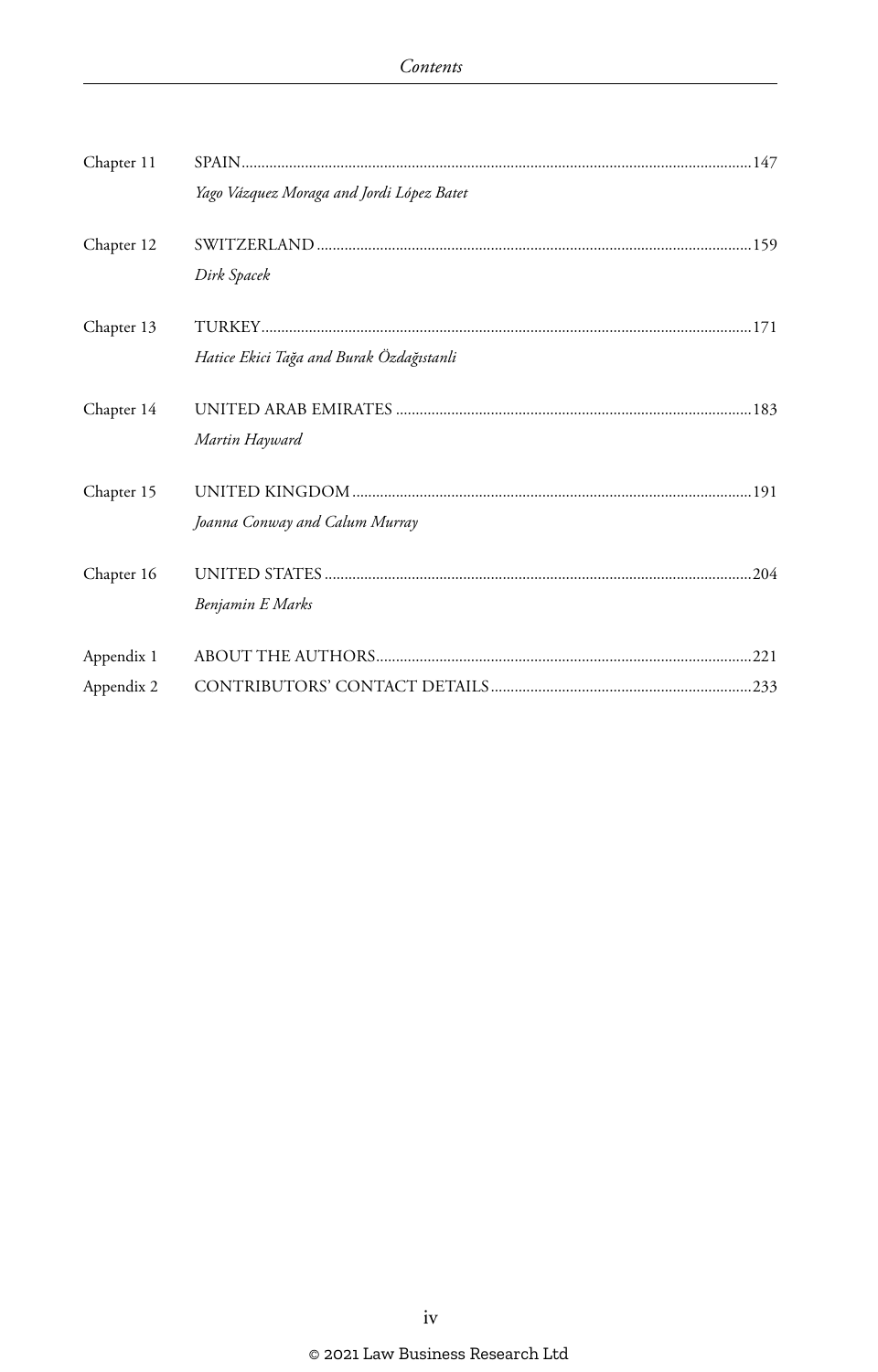## PREFACE

I am pleased to serve as editor and US chapter author of this important survey work on the evolving state of the law around the world as affects the day-to-day operations of the media and entertainment industries.

The year 2021, like 2020, has been an unusual and challenging one, as the media and entertainment industries continue to adapt to the ravaging effects of the covid-19 pandemic. While there has been some degree of recovery in many countries, with lockdowns abating and the return of live music, festivals, theatrical performances and live sporting events, attendance at in-person events remains well below the norm. Concert promoters, touring artists and theatre and venue operators remain hard hit by the ongoing effects of the pandemic, but other parts of the media and entertainment industries have fared quite well. Bolstered by the continued growth of on-demand music streaming services, music publishers and record companies are flourishing. The market for on-demand video streaming continues to evolve, with numerous high-profile product launches over the past year, and disruptions to the previously prevailing practice of an exclusive period of theatrical release preceding streaming for high-profile movies. It remains to be seen which changes to the media and entertainment industries in response to the pandemic will prove temporary and which will be permanent.

The pandemic is hardly the only global phenomenon accelerating changes to media and entertainment. We continue to see a rise in challenges to press freedom by repressive government regimes – a phenomenon, it should be noted, that has been testing the strength of free speech traditions in the world's most protective speech regime, the United States. The manifestations include increased censorship, reduced transparency and more appalling acts of violence against journalists and editors. Around the world, business, governments and legal regimes continue to adapt to technological change, with the increased use of artificial intelligence and 'deep fakes' just a few of the examples at the forefront.

This timely survey work provides important insights into the ongoing effects of the digital revolution and evolving (and sometimes contrasting) responses to challenges both in applying existing intellectual property laws to digital distribution and in developing appropriate legislative and regulatory responses that meet current e-commerce and consumer protection needs. It should be understood to serve not as an encyclopedic resource covering the broad and often complex legal landscape affecting the media and entertainment industries, but, rather, as a current snapshot of developments and country trends likely to be of greatest interest to the practitioner. Each of the contributors is a subject field expert and their efforts here are gratefully acknowledged. Each has used his or her best judgement as to the topics to highlight, recognising that space constraints required some selectivity. As will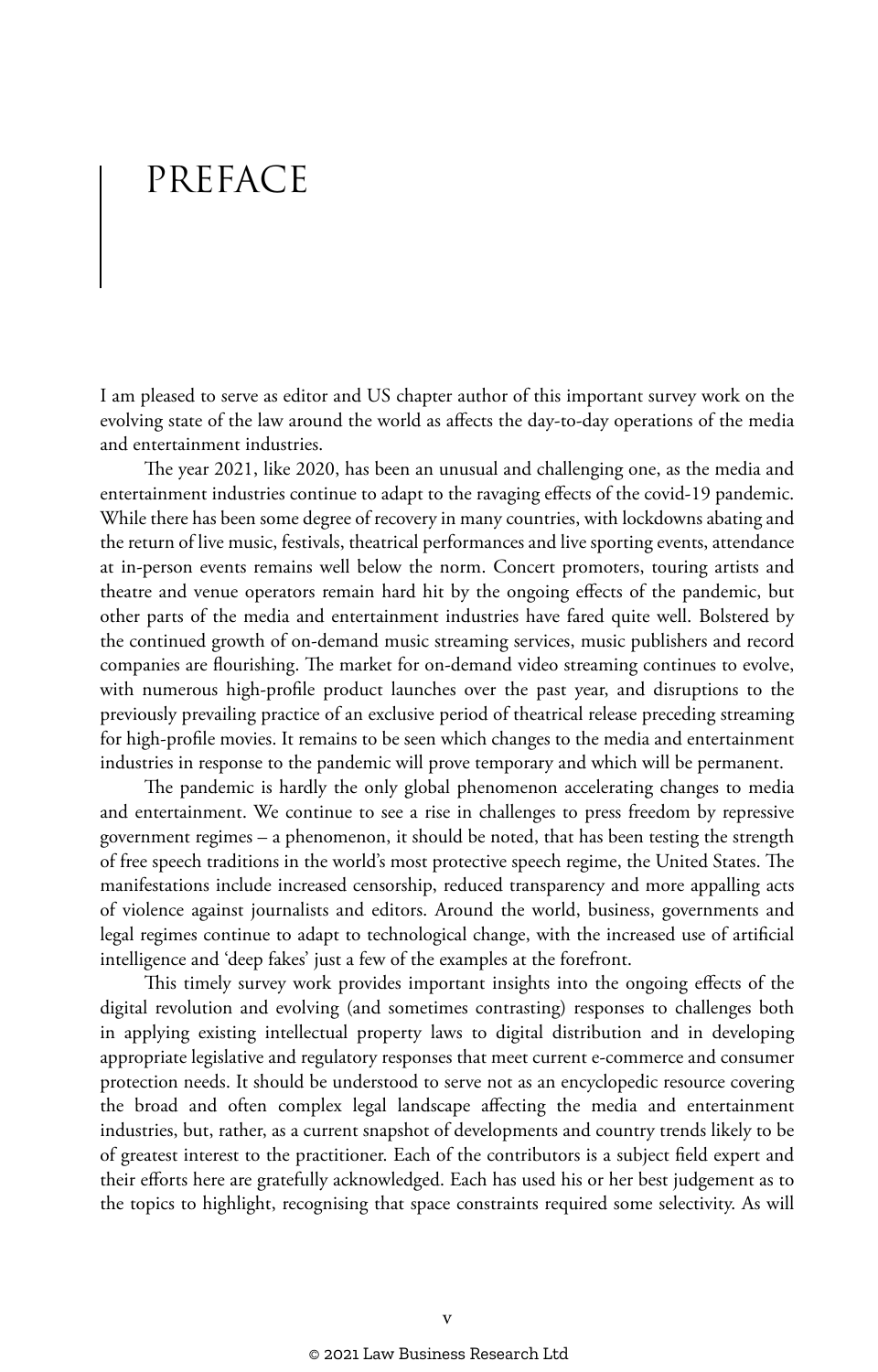be plain to the reader, aspects of this legal terrain, particularly those relating to the legal and regulatory treatment of digital commerce, remain in flux, with many open issues that call for future clarification.

This work is designed to serve as a brief topical overview, not as the definitive or last word on the subject. You or your legal counsel properly should continue to serve that function.

#### **Benjamin E Marks**

Weil, Gotshal & Manges LLP New York November 2021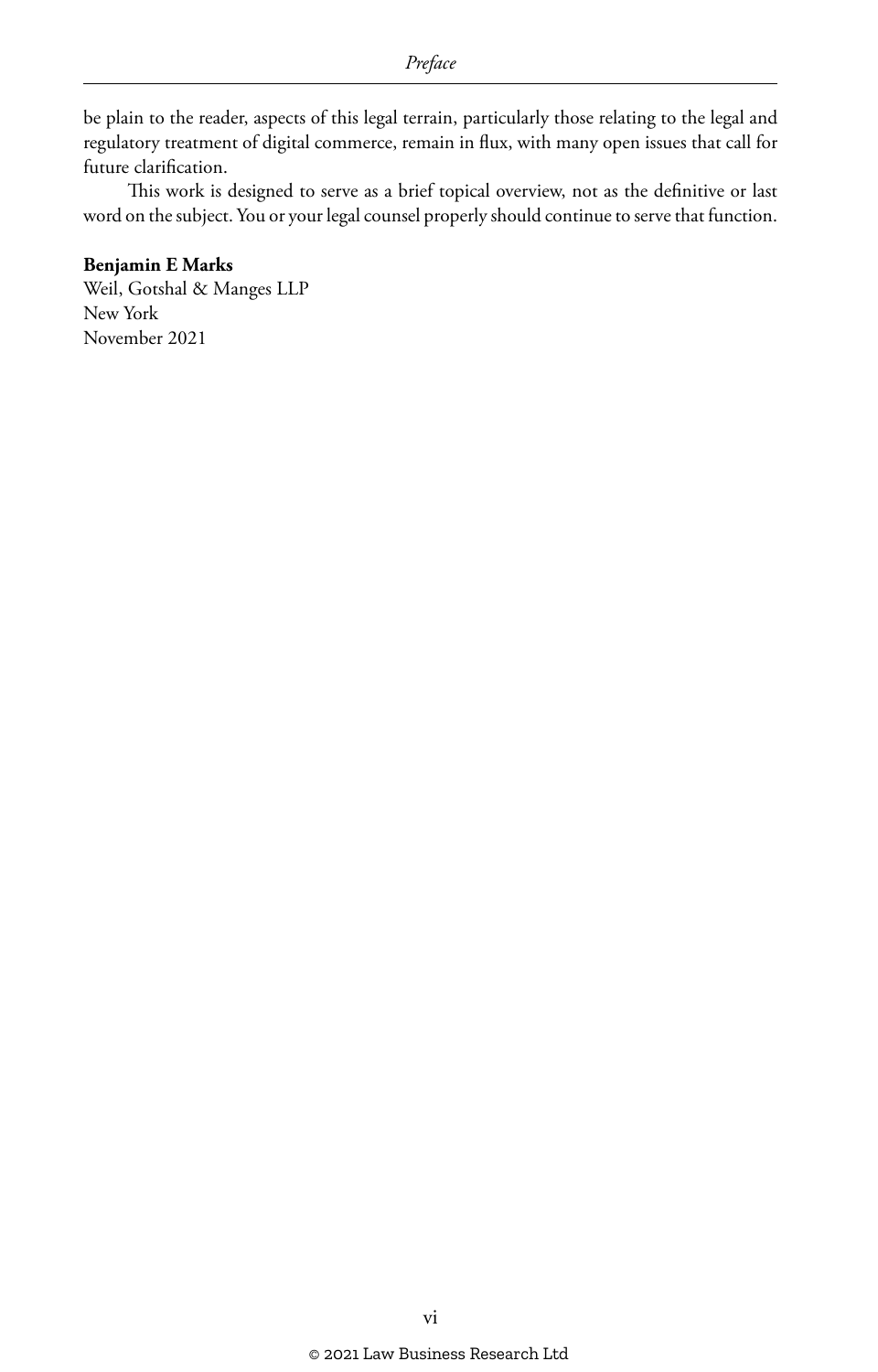**Chapter 11**

## SPAIN

*Yago Vázquez Moraga and Jordi López Batet* <sup>1</sup>

#### **I OVERVIEW**

In 2021, the health crisis caused by covid-19 is still having a major impact on new technologies and the media and entertainment industry in Spain. The pandemic, which initially forced us to stay at home and thereafter restricted movement and contact, has as a result boosted connectivity in our country. As a result, the trend for increased digital communication initiated in 2020 has continued this year.

The pandemic has shown that Spain has one of the best telecommunication networks in Europe. This has also been acknowledged by the European Commission: in its Digital Economy and Society Index 2020, Spain appears as one of the top performers in the roll-out of very-high-capacity networks as well as in the take-up of ultrafast broadband connections (at least 100Mbps).

New technologies in particular have been playing a highly significant role in the health sector throughout the pandemic. In this regard, Spain has implemented several digital measures to deal with the covid-19 crisis, aimed at guaranteeing the provision of electronic communication services and connectivity. In addition, there are many situations in which technologies are being applied to fight the coronavirus and halt its spread, and the legal system has had to respond to related challenges regarding issues such as data protection and privacy. Cybersecurity is also vital when responding to attacks such as those suffered by public health systems, and artificial intelligence (AI) and the use of big data is helping to analyse and understand the behaviour of the virus and the evolution of the pandemic, as well as helping to control movements and track outbreaks using applications and GPS together with data processing and predictive modelling. Needless to say, teleworking and remote education for students have also been vital this year.

On a separate note, the interruption of sporting competitions because of the covid-19 crisis precipitated many disputes over the fulfilment of agreements related to broadcasting, advertising and sponsorship at sports events between different stakeholders in 2020 as a result of the impossibility of obtaining the economic results and performance originally expected from these agreements, and these are still ongoing. In turn, contractual disputes regarding the existence or non-existence of hardship or *force majeure*, or the necessity of amending the terms of these agreements pursuant to the *rebus sic stantibus* principle, are still currently under way Spain.

Furthermore, it should be also acknowledged that the pandemic has caused a severe crisis in the audiovisual industry, with film shoots and production having to be cancelled

<sup>1</sup> Yago Vázquez Moraga and Jordi López Batet are partners at Pintó Ruiz & Del Valle.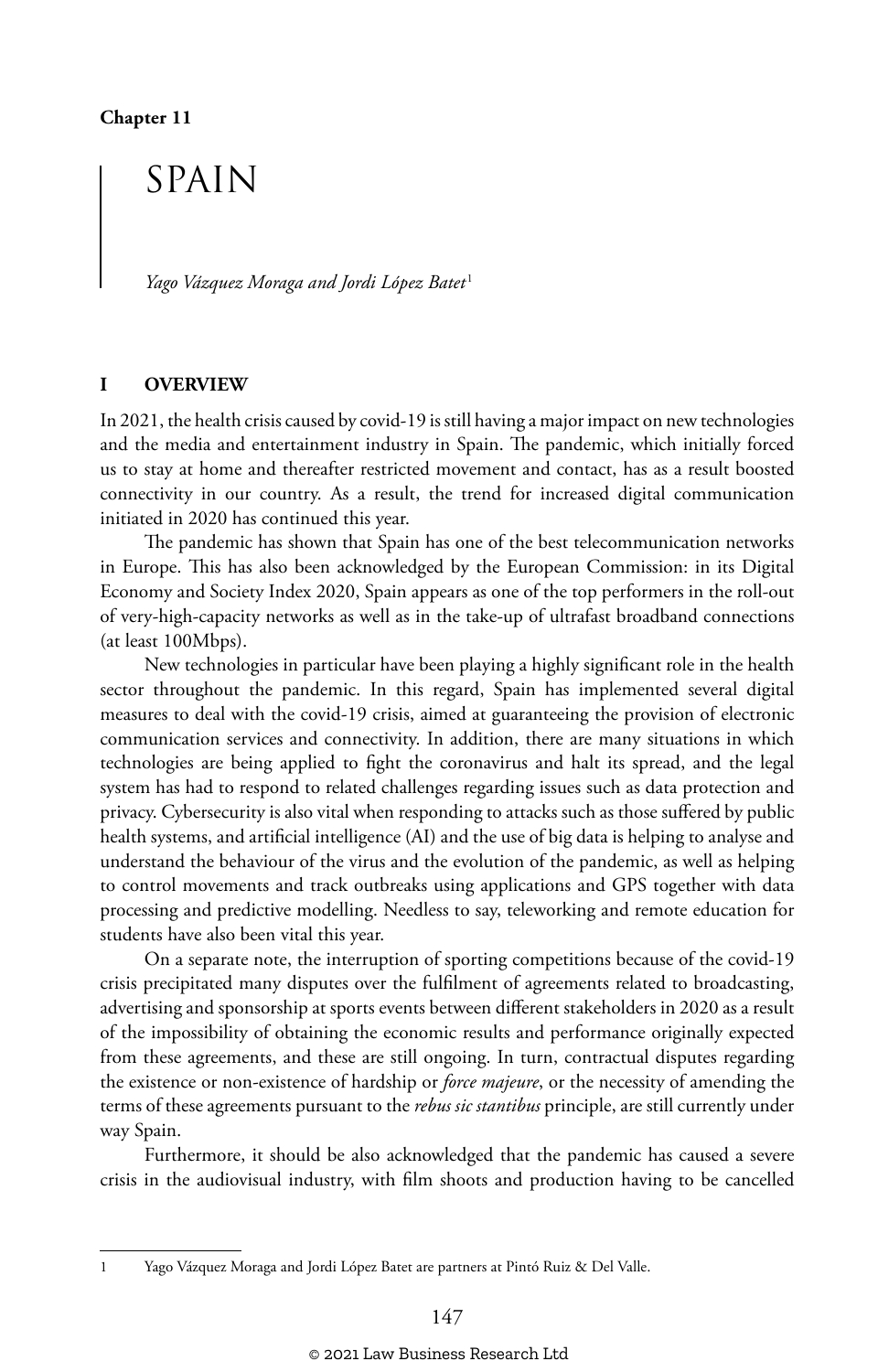as a result of the implementation of the measures adopted by the government to tackle the health crisis. Notwithstanding this, there has been some resumption of activity in the audiovisual sector in recent months and hopefully normal levels of business will follow shortly. In addition, it is very likely that the enforced digitalisation of practically all sectors of our economy will further boost the trend for exponential growth already seen in the media and entertainment industry in Spain in recent years, therefore this upward trend is expected to continue in the coming years.

#### **II LEGAL AND REGULATORY FRAMEWORK**

The Spanish legal system does not regulate media and entertainment in a single piece of legislation, which would probably help in terms of systematisation and efficiency. The industry is regulated by means of several sectoral sets of rules dealing with its different branches and activities. This regulatory framework is made up of a wide range of laws, royal decrees, and regulations of more limited scope, all of which are generally governed by the Spanish Constitution and, in particular, by those provisions that refer to the exercise and guarantee of fundamental rights (information, honour, privacy, etc.) and other liberties (such as the freedom of entrepreneurship or the facilitation of proper use of leisure time by the public administration). This regulatory system is consistent with the international treaties entered into by Spain, and with the relevant EU regulations.

In this context, the Constitution acknowledges, in Article 20, the fundamental rights of all citizens to freedom of expression, freedom of literary, artistic, scientific and technical creation, the right to academic freedom and freedom of the press. The exercise of these rights cannot be restricted by any type of prior censorship and may only be generally limited in very exceptional cases, such as in states of alarm, emergency and siege. Similarly, Section 5 of Article 20 stipulates that the seizure of publications, recordings and other means of information can only be executed subject to a judicial decision. However, the exercise of these rights must be coherent and respectful of other rights, such as the right to the protection of honour, privacy and one's own image, and it must respect the protection of youth and children.

In addition to the Constitution, several statutes are of particular relevance in the media and entertainment sector, inter alia:

- *a* Royal Legislative Decree 1/1996 of 12 April 1996 approving the Intellectual Property Law (the IP Law);
- *b* Law No. 34/2002 of 11 July 2002 on services of the information society and electronic commerce, which transposed EU Directive 2000/31/EC of the European Parliament and of the Council of 8 June 2000;
- *c* Law No. 7/1998 of 13 April 1998 on general contracting conditions;
- *d* General Law No. 7/2010 of 31 March 2010 on audiovisual communication (the General Audiovisual Communication Law);
- Law No. 9/2014 of 9 May 2014 on telecommunications;
- *f* Organic Law No. 3/2018 of 5 December 2018 on the protection of personal data and guarantee of digital rights, which consolidates and develops the provisions and principles of the EU General Data Protection Regulation;
- *g* Royal Legislative Decree 1/2007 of 16 November 2007 approving the consolidated text of the General Law for the Protection of Consumers and Users;
- *h* Law No. 3/1991 of 10 January 1991 on unfair competition (the Unfair Competition Law);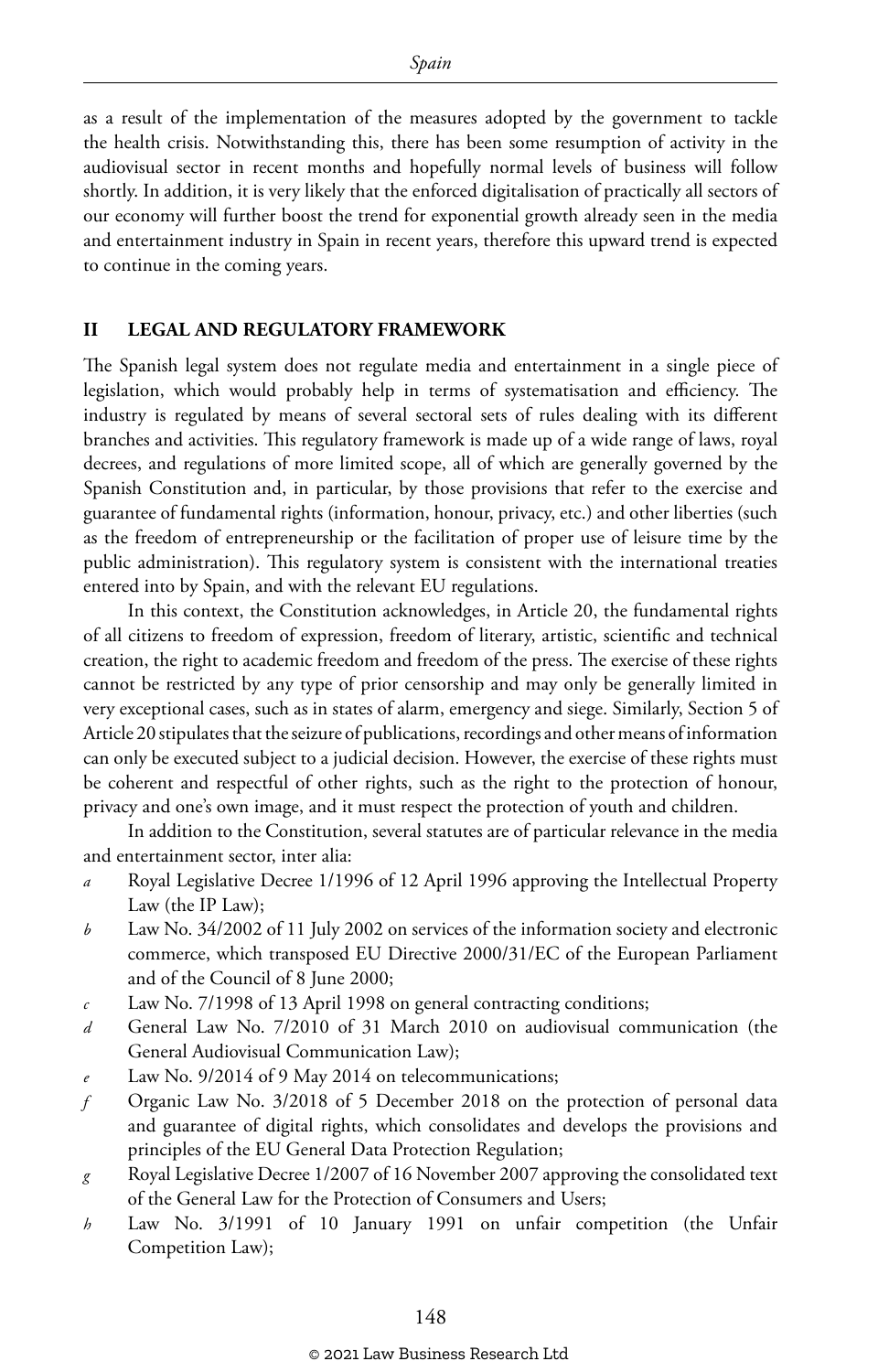- *i* General Law No. 34/1988 of 11 November 1988 on advertising (the General Advertising Law);
- *j* Law No. 14/1966 of 18 March 1966 on press and printing;
- *k* Organic Law No. 1/1982 of 5 May 1982 on civil protection of the right to honour, personal and family intimacy, and one's own image; and
- *l* Organic Law No. 2/1984 of 26 March 1984 on the right to rectification.

#### **III FREE SPEECH AND MEDIA FREEDOM**

#### **i Protected forms of expression**

Article 20 of the Constitution lays down the different rights and forms of freedom of expression, and the general limits for the exercise of this freedom (see Section II).

In practice, the courts have had to determine the extent of this freedom of expression and resolve conflicts between this fundamental right and other constitutional rights, which are also to be protected. The jurisprudence enacted by the Constitutional Court has defined a system to establish on a case-by-case basis the due balance or weighting of the constitutionally recognised freedom of expression against a conflicting right (usually the right to the protection of honour and privacy). As a general rule, the rights to free speech and media freedom tend to be asserted over these other constitutional rights, and even more so in those cases involving persons who hold a public position or who acquire celebrity status or are otherwise in the public eye.

Commerce- and marketing-related speech and language are permitted under Spanish law, provided that other relevant provisions (such as those on consumer protection, advertising or unfair competition) are respected. In any case, misleading commercial language is prohibited. In line with this, restrictions on the promotion of certain products (such as alcohol and tobacco) must be observed, as well as advertising aimed at minors and other vulnerable groups. Companies are thus entitled to promote their products and services using this kind of commercial language within the aforementioned limits.

Hate speech can be criminally prosecuted in Spain, provided that the requirements of Article 510 of the Criminal Code are met. The public prosecutor's office has a specialised delegation for the prosecution of hate crimes, including hate speech. According to the most recent report published by the Spanish Public Prosecution Service, most crimes related to hate speech in 2020 were committed through the internet (45 per cent), social media (22.8 per cent) and telephone or telecommunications systems (14.3 per cent). As an example, the Spanish Supreme Court in June 2020 confirmed the position already established in recent years that hate speech in social networks does not find protection in freedom of expression. In the case initiated against Spanish rap singer Pablo Hasel, the Supreme Court dismissed an appeal against a judgment handed down by Spanish special court the National Court convicting the singer for the crimes of exaltation of terrorism, with aggravating circumstances of recidivism, insult and slander against the Crown and against institutions of the state, and use of the image of the king. The singer was accused of including in his profile on social networks comments in the form of tweets that included videos inciting violence – comments considered to glorify terrorism and humiliate the Crown and other state institutions, such as Spanish police bodies. In this case, the tweets were not considered susceptible to being interpreted as a product of critical intentionality in the political and social field: they were not about publicising criticism, but rather were merely insulting and about causing offence. In this context, the Supreme Court held that freedom of expression and opinion did not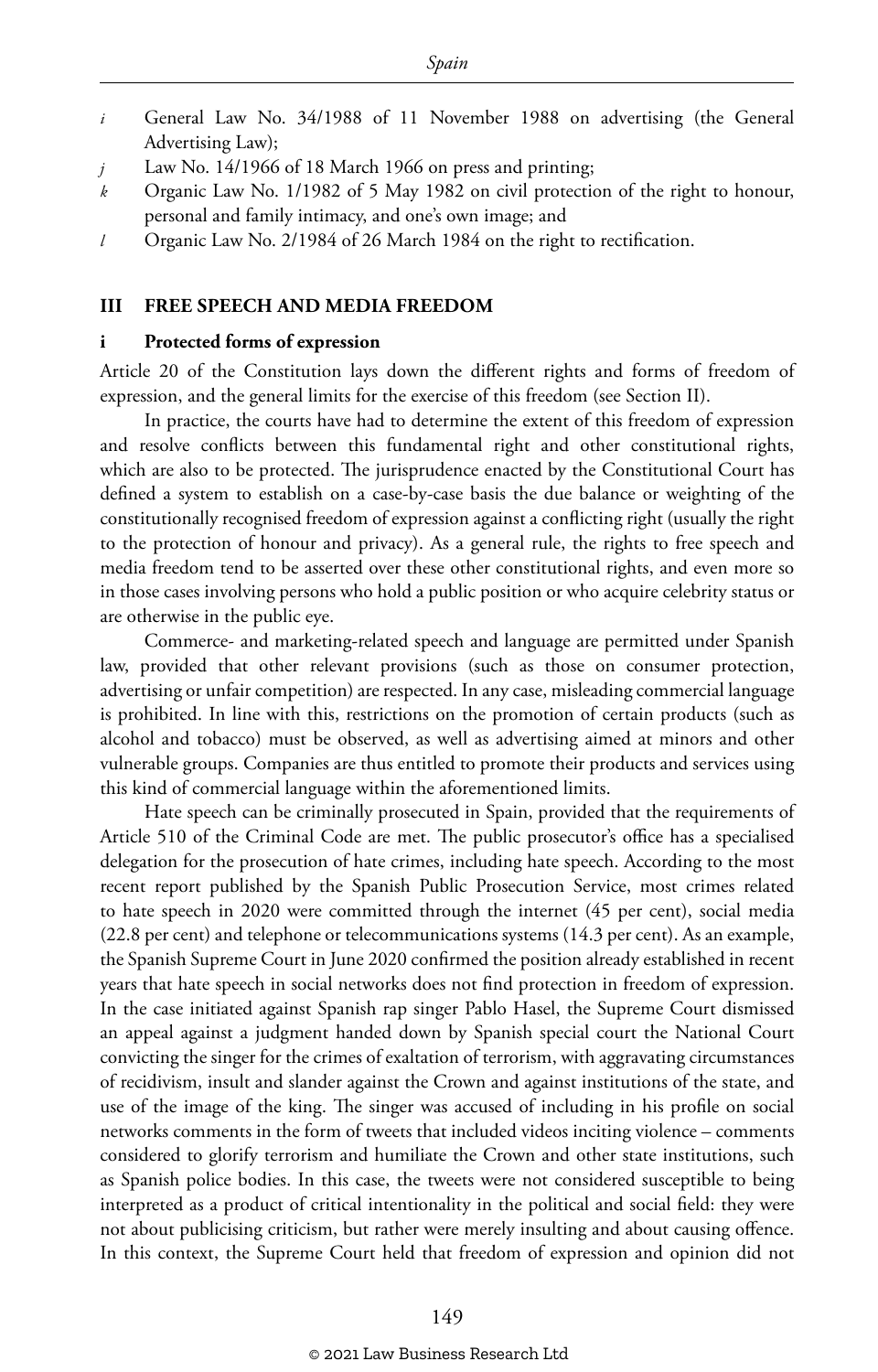extend to criminal acts included in Article 578 of the Criminal Code and, given the list of proven facts set out in the case at hand, it decided to maintain the ruling issued by the prior instance court.

#### **ii Newsgathering**

The right to communicate freely and to receive truthful information is recognised in Article 20 of the Constitution and, on this basis, media operators in Spain enjoy fair freedom of action in the development of their work activities in providing information, subject to the principles of plurality, transparency, free competition and freedom to provide services. This information must be of public or general interest, but at the same time structural elements of the state such as public order and national defence must be safeguarded and respected, as must other rights (such as the right to the protection of honour and privacy) to the extent appropriate. In addition, journalists must observe a certain duty of diligence regarding the ways in which information is obtained and sources verified.

An interesting case that involves the extent and limits of the right to information, and which is still pending in the courts, concerns a dispute between the Spanish football league and radio broadcasters. At the beginning of the dispute, the broadcasters claimed that they were entitled to enter football stadiums and broadcast matches using the clubs' facilities for this purpose on the basis of the right to information, whereas the league objected that:

- *a* the broadcasters' right to information does not prevail over the league's right to property and freedom of entrepreneurship (also recognised in the Constitution);
- *b* the exercise of the broadcasters' rights is not unlimited; and
- *c* ultimately, the radio rights for football competitions could be marketed.

To resolve this dispute, the government amended the General Audiovisual Communication Law and established that radio broadcasters are entitled to enter stadiums to broadcast sport competitions live, entirely and for free except for a small amount of compensation to be paid to the sports event organisers to cover the direct costs incurred from the broadcasters' exercise of this right. This dispute is being dealt with by the Supreme Court, which admitted a claim from the Spanish football league to file a request to the Spanish Constitutional Court for a preliminary ruling on the potential unconstitutionality of the amended Law. On 20 October 2018, the Constitutional Court admitted the question of constitutionality, but it has yet to issue its decision on the matter.

Also of relevance in this context, Article 7 of Organic Law No. 1/1982 defines 'illegitimate intrusions' in the sphere of privacy, which is to be respected in newsgathering and publishing; however, Article 7 also includes a list of cases that are generally not considered to be intrusions of this kind.

Article 18.2 of the Constitution guarantees the inviolability of a personal domicile and restricts access to it subject to the owner or legitimate tenant's consent, unless a court orders otherwise. In addition, the Criminal Code punishes entry into a property without due permission, provided that the prerequisites of Article 202 *et seq.* of the Code are met.

Secrecy of communications is also constitutionally guaranteed, as stipulated in Article 18.3 of the Constitution, with particular emphasis on post and telephone communications, and subject to court decisions. The disclosure of secrets can also be considered a criminal offence in Spain, in the terms set out in Article 197 *et seq.* of the Criminal Code.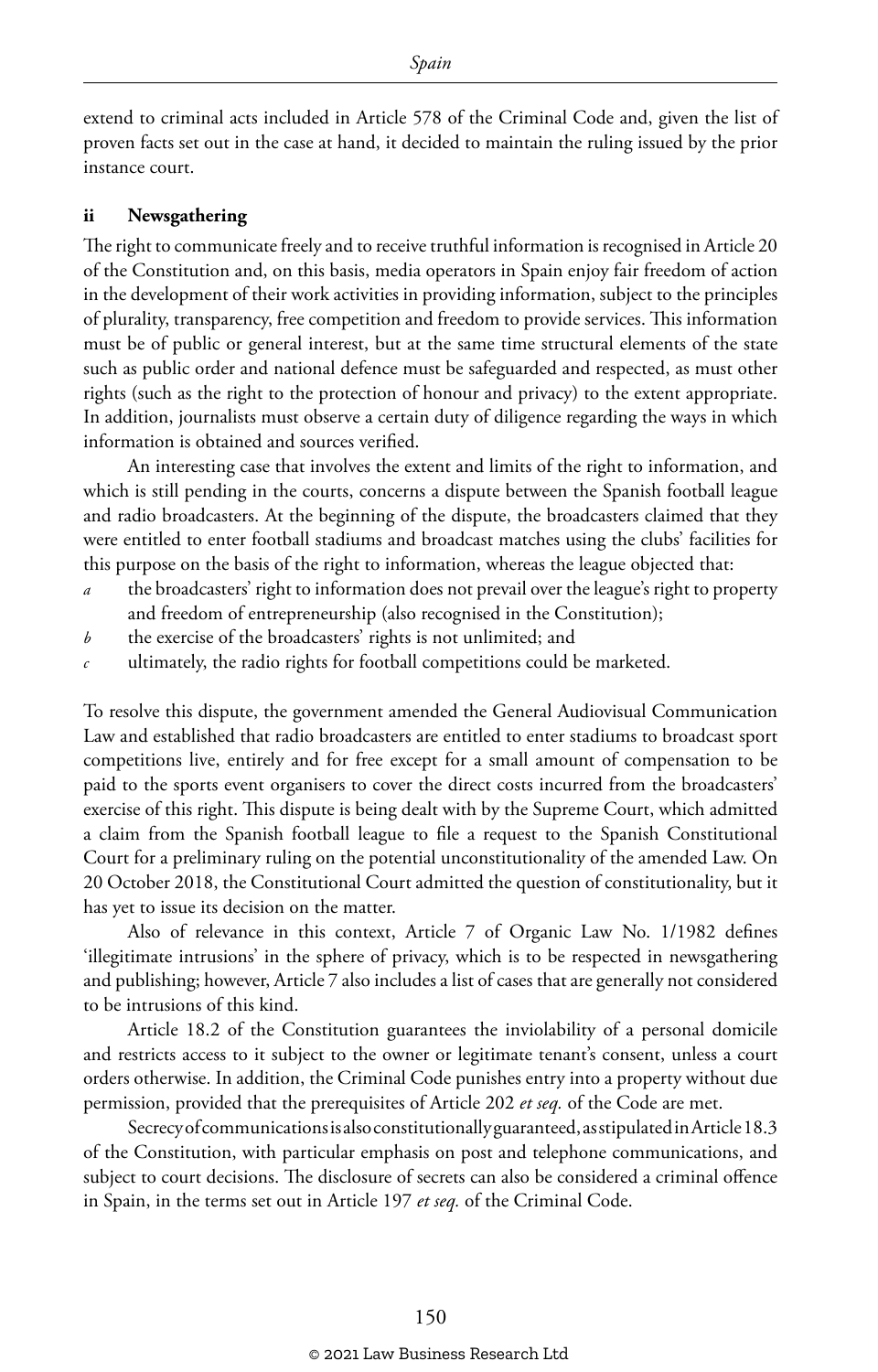#### **iii Freedom of access to government information**

Article 105 of the Constitution recognises the right of citizens to access and know of administrative files and records as long as this does not violate the defence and security of the state, the privacy of persons and prosecution in criminal investigations. This general right is also extended to the media.

Under Law No. 19/2013 of 9 December 2013 on transparency, access to public information and compliance rules on the right of access to public information, the latter right does not have any temporal limitation and can be also enforced in relation to facts and issues that took place before the entry into force of the Law. Article 14 of Law No. 19/2013 establishes that the right of access can be limited if, as a result of access, damage can be caused to:

- *a* national security or defence;
- *b* external relationships;
- *c* public security;
- *d* criminal, administrative or disciplinary prosecution files;
- due process;
- *f* administrative and inspection control;
- *g* economic and commercial interests;
- *h* economic and monetary policies:
- *i* professional secrecy or intellectual property (IP);
- *j* confidentiality or secrecy guarantees in decision-making processes;
- *k* the environment; or
- *l* data privacy.

The application of these limits must be justified and proportionate and must take into account the circumstances of each case, especially the existence of a public or private interest justifying access.

The exercise of this right of access and the procedure to be followed is provided for in Article 17 *et seq.* of Law No. 19/2013. According to records published in the press since the enactment of Law No. 19/2013, up to 120 court proceedings have been opened with regard to the government and public administration's refusal to give access to information. These disputes relate to very different issues, such as the disclosure of costs relating to the national TV channel (managers' salaries and costs of certain productions or the acquisition of rights, etc.) or the disclosure of the President's travel expenses.

#### **iv Protection of sources**

The protection of sources is enshrined within the professional secrecy provided for in Article 20 of the Constitution. In addition, journalists' codes of conduct also stipulate the protection of sources as a duty that can only be infringed in very limited cases (for instance, when it appears clear that a source has deliberately faked information or when disclosing a source is deemed to be the only way to prevent serious or imminent harm to persons). The basis for this protection is precisely the general interest and the right to information, as well as the need to preserve the discloser's identity to preclude further future disclosures not being made for fear of the possible consequences.

As regards these protections, in December 2018, the news agency Europa Press and the Spanish newspaper *Diario de Mallorca* filed a criminal complaint against a judge for having ordered the police to enter a newsroom to seize the mobile phones, computers and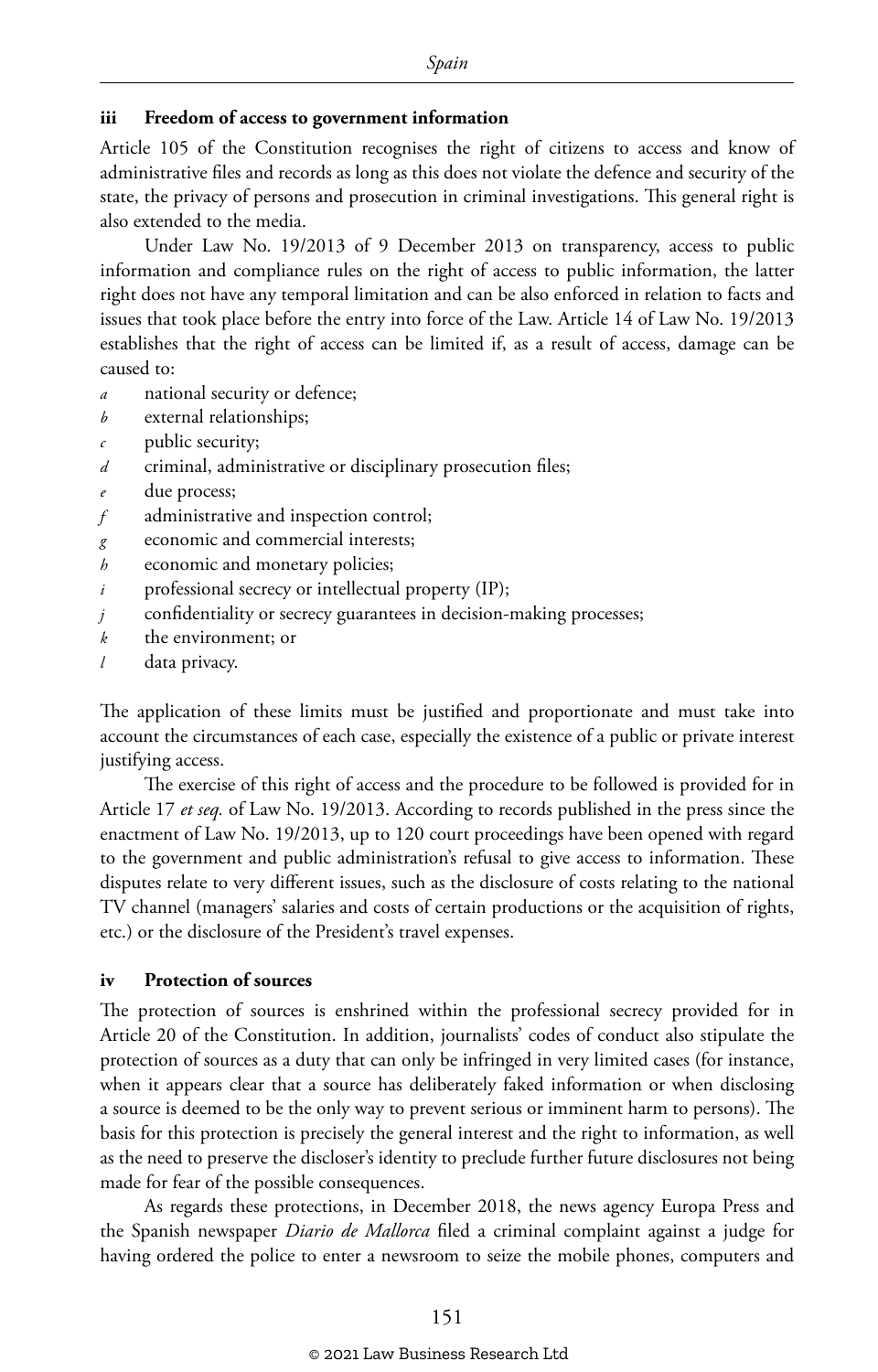documentation of certain journalists to determine the origin of certain information that they had published. The judge, who faced a possible 42-year disqualification, was exonerated by the Supreme Court of Justice of Baleares of the crimes of prevarication, illegal interception of communications and violation of professional secrecy, among other things, despite the Supreme Court finding it proven that the judge's resolutions had made 'no reference to the right of journalists to professional secrecy'.

#### **v Private action against publication**

The Spanish legal system foresees several ways of acting against undue or illegitimate publications of either a civil or a criminal nature.

In the civil field, persons can pursue the actions set out in Organic Law No. 1/1982 to protect themselves against illegitimate infringements of their honour, privacy and own image arising from a publication. They can use ordinary proceedings before the civil courts, the special procedure referred to in Article 53.2 of the Constitution or, where necessary, a writ of *amparo* before the Constitutional Court. The relief that may be sought by a claimant comprises any and all measures necessary to stop an illegitimate intrusion and to restore the claimant's full rights, as well as those measures tending to prevent or impede future intrusions. Damage will be presumed if the illegitimate intrusion is formally recognised. Precautionary measures (including the provisional seizure of a publication) can also be requested. A recent case involving the famous novel *Fariña* is proof of this. The novel was seized by a court, which granted the provisional measure requested by a town mayor, one of the book's real-life characters, who claimed that the novel infringed his right to the protection of his honour. However, this court order was later set aside by the High Court.

Again within the civil jurisdiction, it is possible to exercise the right to rectification in accordance with Organic Law No. 2/1984. A person is entitled to rectification of media disclosure of facts that he or she considers inexact and that may cause him or her damage. This right is to be exercised in writing and addressed to the director of the publication within seven days of the date of publication. If the rectification does not take place within three days of receipt of this written communication, the aggrieved person can start civil proceedings aimed at achieving a judicial decision ordering the publication to rectify the incorrect information.

In the area of criminal law, the Criminal Code penalises certain conduct relating to publication. The Code provides for the offences of insult and defamation and an aggrieved party can seek redress for these through the law if it considers all the elements of an offence to be present.<sup>2</sup> The offences of disclosure of secrets<sup>3</sup> or domicile violation may also be deemed to have been committed at the newsgathering stage, if the relevant prerequisites in the Criminal Code are met. A publication may also be deemed to constitute or contribute to a hate crime.

Other actions may be taken on the basis of other legal provisions if a breach of any of these takes place in a publication (in relation to data protection, advertising, unfair competition, etc.); however, the aforementioned actions are the most commonly used.

<sup>2</sup> Articles 205 to 216 of the Criminal Code.

<sup>3</sup> Article 197 *et seq.* of the Criminal Code.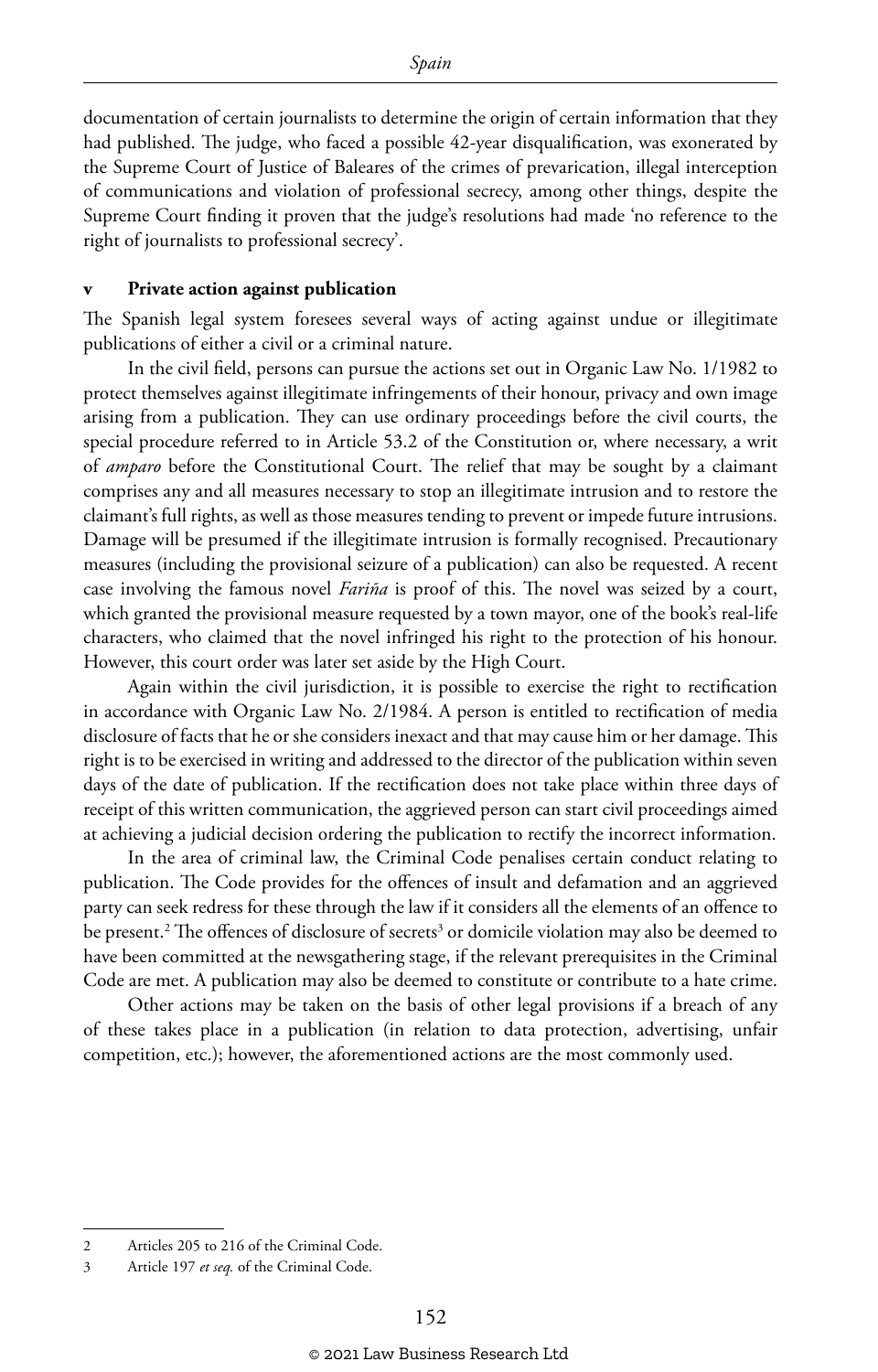#### **vi Government action against publication**

This is feasible in Spain if the relevant circumstances and conditions allow. In fact, Article 20 of the Constitution enables the seizure of publications if a court so declares. However, the power of seizure must be exercised with utmost caution and in respect of other rights. There are not a great number of cases in recent jurisprudence in which a seizure of this kind has been granted at the request of the government. The public prosecutor's offices are entitled to request seizure of a publication through the courts, but it is for the competent judge to decide.

One of the leading cases of this kind in Spain was the publication in the satirical magazine *El Jueves* of a comic strip featuring images of the current king and queen of Spain, which the public prosecutor's office held to be defamatory. The publication's seizure was requested and finally agreed by a judge. The prosecutor's initiative and the judge's decision were not exempt from criticism, reigniting extensive debate on the coexistence of freedom of expression and the right to the protection of honour, and on the limits of satirical jokes and publications.

#### **IV INTELLECTUAL PROPERTY**

#### **i Copyright and related rights**

Royal Legislative Decree 1/1996, approving the IP Law, is the main tool in the Spanish system concerning the protection of copyright. This Law has been successively modified, with Law No. 2/2019 of 1 March 2019 being the most recent important amendment. This modification transposed the EU Collective Rights Management Directive<sup>4</sup> and the EU directive on copyright exceptions for disability $^5$  into the Spanish legal system.

The Law deals with, inter alia:

- *a* the nature, content and limits of authors' personal and wealth-related rights;
- *b* the kinds of works worthy of protection;
- *c* rights of exploitation;
- *d* compensation for private copies;
- the duration of IP-related rights;
- *f* the transfer of rights on an exclusive and non-exclusive basis;
- *g* IP-related agreements (e.g., management agreements);
- *h* audiovisual works, software and data file protection;
- *i* rights of producers and radio broadcasters;
- *j* photographic rights;
- *k* the collective management of rights;

<sup>4</sup> Directive 2014/26/EU of the European Parliament and of the Council of 26 February 2014 on collective management of copyright and related rights and multi-territorial licensing of rights in musical works for online use in the internal market.

<sup>5</sup> Directive (EU) 2017/1564 of the European Parliament and of the Council of 13 September 2017 on certain permitted uses of certain works and other subject matter protected by copyright and related rights for the benefit of persons who are blind, visually impaired or otherwise print-disabled and amending Directive 2001/29/EC on the harmonisation of certain aspects of copyright and related rights in the information society.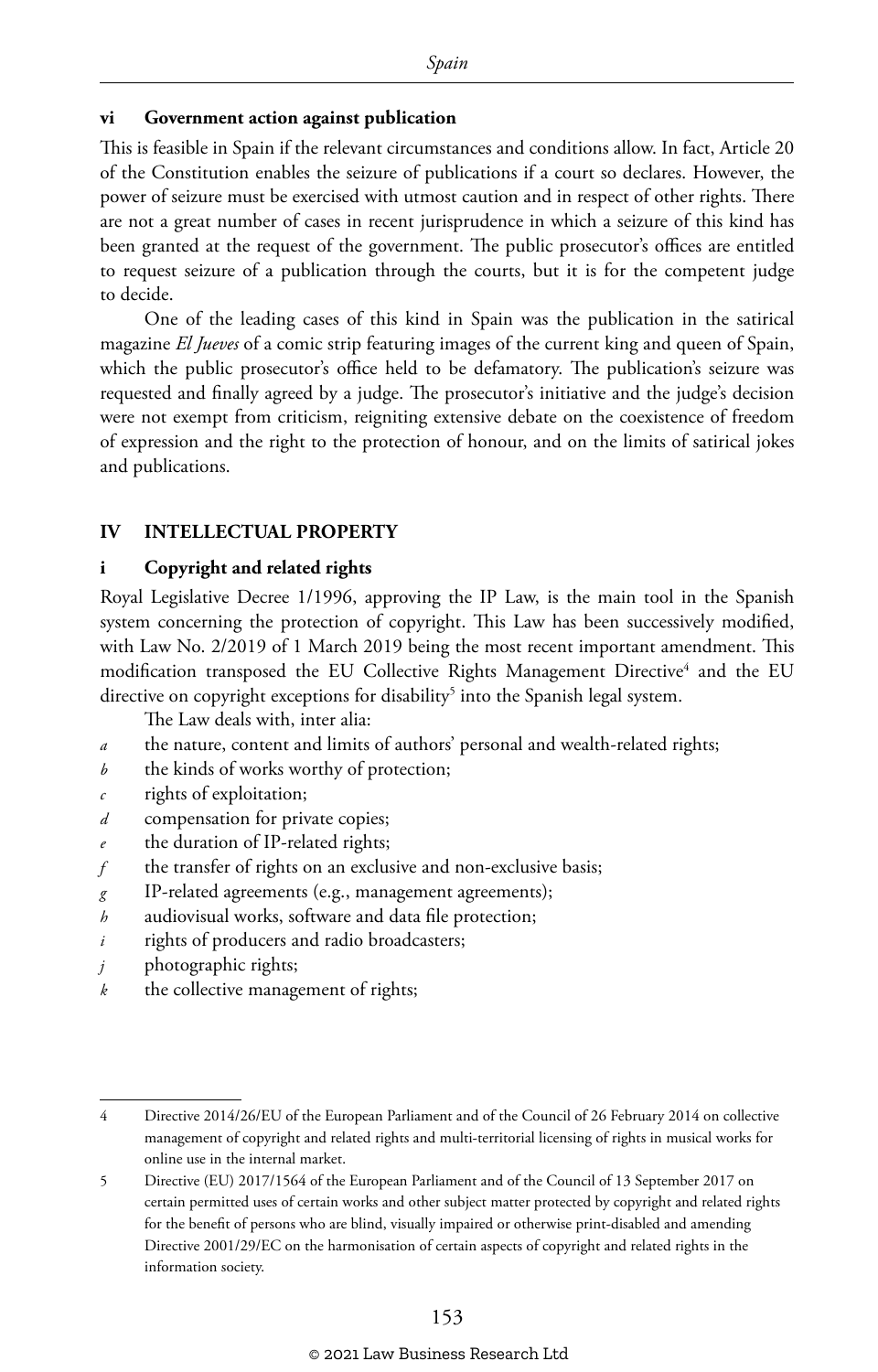- *l* the IP register; and
- *m* actions for protecting IP rights.

Apart from the civil actions specifically provided for in Article 138 *et seq.* of the IP Law, in some cases, the infringement of IP rights is considered a criminal offence under Spanish law.<sup>6</sup>

#### **ii Personality rights**

The General Advertising Law aims to guide advertising practices to prevent infringements of the dignity of individuals and the values and rights recognised in the Constitution, and to protect certain groups whose inexperience or credulity (e.g., minors) makes them potentially vulnerable to exploitation or abuse. Conduct such as subliminal, deceptive, unfair and aggressive advertising is prohibited and specific actions to seek protection in the event of infringement also exist (by reference to those established by the Unfair Competition Law). Rules on advertising-related agreements are also provided in the General Advertising Law.

The provisions of the General Advertising Law apply without prejudice to those of the Unfair Competition Law, which will apply supplementarily.

Other specific provisions apply regarding advertising rules on specific sectors and areas of activity, such as tobacco and alcohol. In addition, the codes of conduct approved by the self-regulation of publicity organisations should also be considered.

Fast-moving technical evolution, owing to digitalisation, is also affecting the advertising sector, with the appearance of new publicity forms such as overprints, transparencies and virtual advertising. In this context, a judgment issued by the Supreme Court on 26 February 2018 annulled the Spanish Competition Authority (CNMC) resolution of 1 October 2015, in which a sanction of almost  $\epsilon$ 500,000 was imposed on the broadcaster Mediaset for the use of overprints and advertising transparencies during various television (TV) programme broadcasts. The Supreme Court therefore allowed the use of these techniques, subject to some conditions. While the CNMC held that compliance with the principles of identification, separation and transparency enshrined in the General Audiovisual Communication Law require that advertising message broadcasts interrupt the TV programme in which they are inserted, the Court held that European regulations do not require a temporary separation between the beginning of a programme and the beginning of advertising, rather it is sufficient that difference is marked on a merely spatial, acoustic or optical basis. The Court concluded therefore that the General Audiovisual Communication Law demands that advertising messages be differentiated, not separated, from programmes through acoustic and optical mechanisms, and this judgment has implications that could result in important changes to TV publicity techniques.

Furthermore, in recent years, online and digital marketing and advertising have experienced significant growth (on all platforms and devices – internet, mobile, etc.), especially following the implementation of AI and data analytics, which allow messages to be customised for very specific target audiences.

6 See Article 270 *et seq.* of the Criminal Code.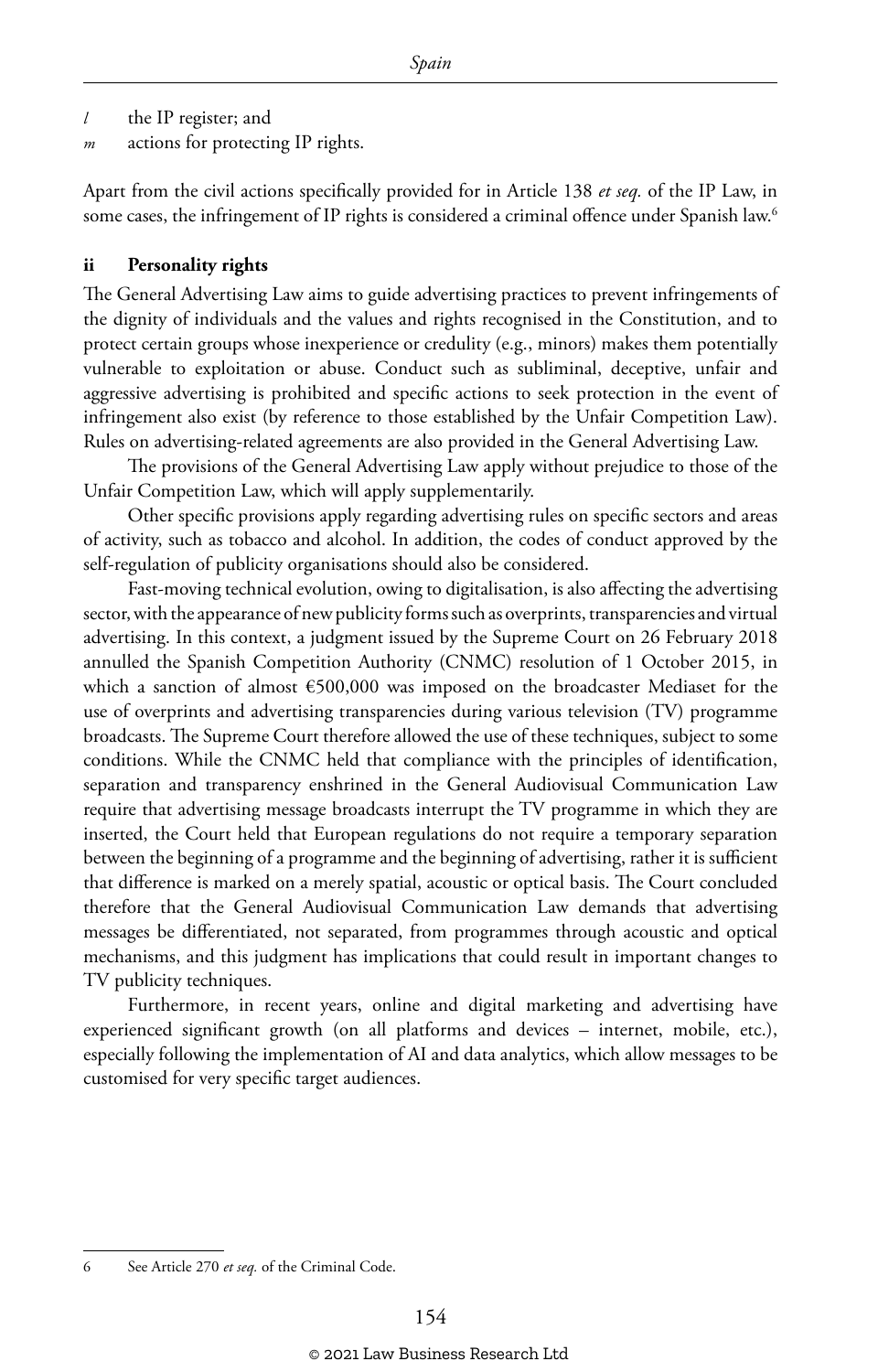#### **iii Unfair business practices**

Protection against unfair business practices is found in the Unfair Competition Law. The Law mainly aims to protect fair and honest competition within the market and provides for several types of prohibited conduct (inter alia, imitation, confusion, selling at a loss, deception, aggressive practices, denigration, comparison, exploitation of others' reputation, violation of rules or secrets, discrimination and economic dependence, illegal advertising) and the actions that can be taken against them. A specific chapter devoted to unfair business practices with regard to consumers is also included in the Law.

The provisions of the Unfair Competition Law apply without prejudice to:

- *a* the provisions of Law No. 17/2001 of 7 December 2001 on trademarks, if a violation of a trademark or other protected sign takes place on the occasion of the relevant unfair business practice;
- *b* the provisions of the IP Law if copyright issues are also involved; and
- *c* the provisions of the General Advertising Law.

Cases of plagiarism in works created by politicians during their time at university have recently come to public attention (including works by the Prime Minister, who is officially the President of the government, and by the President of the Senate); however, no judicial proceedings have been commenced in respect of these.

#### **V COMPETITION AND CONSUMER RIGHTS**

Competition issues are regulated in the Spanish Competition Law7 and its implementing regulations,8 as well as in the Unfair Competition Law, referred to in Section IV.iii.

With regard to consumers' rights, the main piece of legislation is Royal Legislative Decree 1/2007 approving the consolidated text of the General Law for the Protection of Consumers and Users.

In the media and entertainment area, the General Audiovisual Communication Law is also taken into account. These ordinances provide certain protections for TV and other media consumers, especially in terms of advertising messages and content, and in the prevention of abuses. The CNMC has responsibility for protecting market interests and therefore prosecutes conduct that may violate competition rules. As an example, in 2019, the CNMC imposed sanctions on Spain's two biggest audiovisual groups, Mediaset (valued at  $\epsilon$ 38.9 million) and Atresmedia ( $\epsilon$ 38.2 million), for violating free competition with their advertising practices. The CNMC found that the commercial policies of both companies in the sale of TV advertising infringed the competition regulations and had the effect of limiting the ability of other broadcasters to compete effectively in attracting advertising revenues. The regulatory authority stated in its resolution that, among other things, a 'television duopoly' cannot impose an obligation on advertisers to contract advertising packages on those groups' various channels. The audiovisual groups concerned have filed an appeal against these sanctions with the National Court, and this is pending resolution at the time of writing.

In addition, in this sector, deals affecting company concentrations that have taken place over the past few years have led the CNMC to check compliance with competition provisions,

<sup>7</sup> Law No. 15/2007 of 3 July 2007 on the defence of competition.

<sup>8</sup> Royal Decree 261/2008 of 22 February 2008.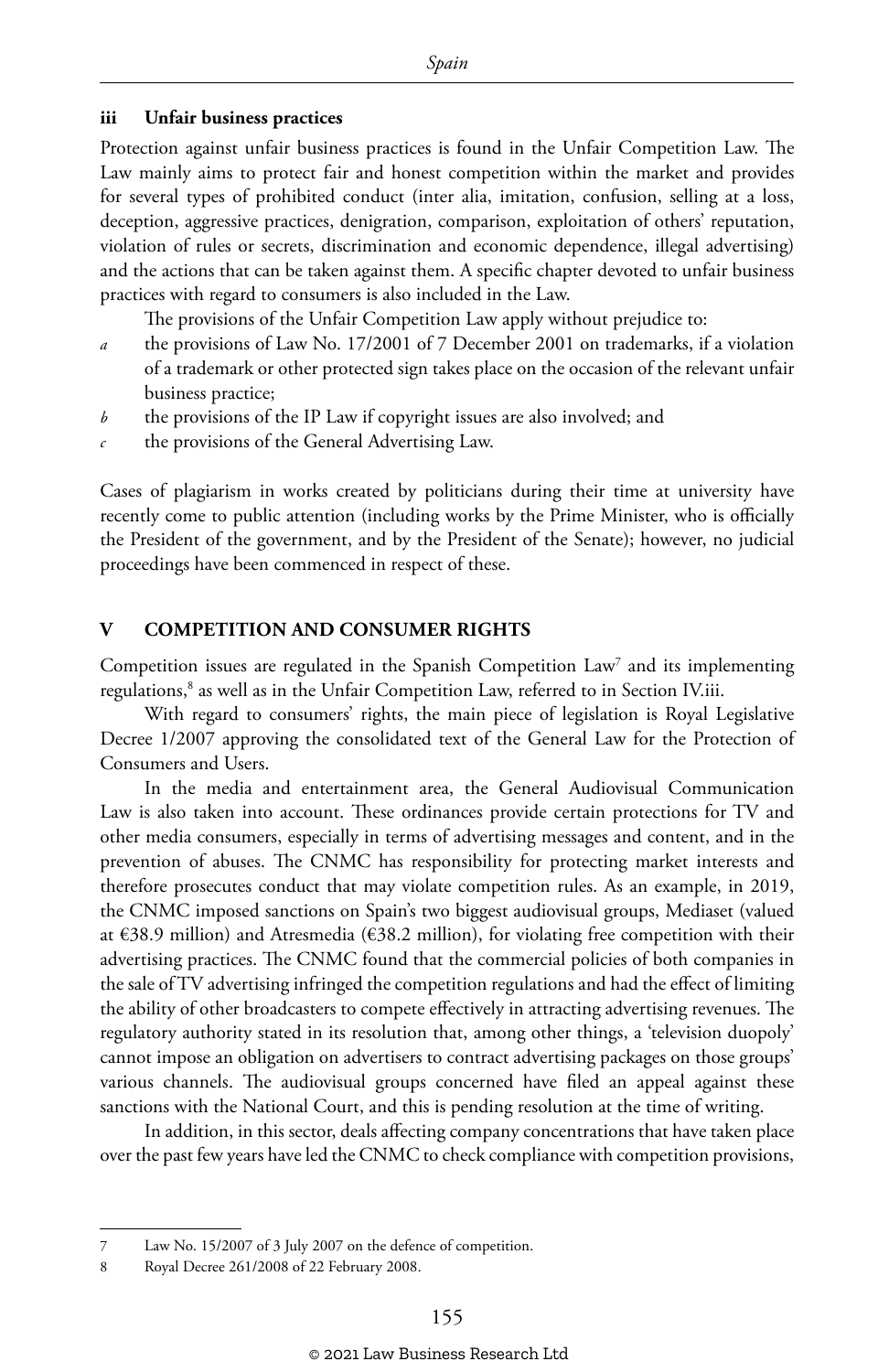issue relevant authorisations and sanction some of these companies concerned for breaching conditions. This was the case with the broadcaster Atresmedia, which was sanctioned for the infringement of certain conditions imposed on the merger of its TV channel Antena 3 with TV channel La Sexta, authorised in 2012. Moreover, restrictions on the sale of TV football broadcasting rights (in terms of agreement duration, packages, etc.) have also been highlighted in connection with competition issues.

#### **VI DIGITAL CONTENT**

From a regulatory point of view, without prejudice to the regulations contained in the IP Law and diverse regulations on this matter (e.g., data protection), the transposition and implementation of the recent Directive (EU) 2019/770 on certain aspects concerning contracts for the supply of digital content and digital services is expected in the near future. This will bring more clarity to rulings about digital content in an environment subject to continuous evolution and change.

European Court of Justice jurisprudence will also be considered in this respect, such as the decisions in *Svensson*<sup>9</sup> and *BestWater*10 on the use of hyperlinks, which declared that an 'act of communication to the public' within the meaning of Article 3.1 of Directive 2001/29/EC only exists if the works at stake are communicated to a 'new public'. If there is no new public, the authorisation of the copyright holder is not required.

In addition, the use of hyperlinks may also imply other risks in terms of advertising or commercial communications regulations. If the content posted is to be considered illicit advertising, or infringes personality or consumer rights, the relevant provisions on advertising, unfair competition and consumers would apply.

Furthermore, in accordance with applicable Spanish law<sup>11</sup> and jurisprudence, internet service providers and social media platforms may be liable for hosting, aggregating and linking to digital content when they have actual knowledge or awareness of the illegality of content, and the Supreme Court has found such liability in certain circumstances; for example, in Supreme Court judgment 128/2013 of 26 February 2013, the digital newspaper *El Economista* was convicted for having published in a news article certain comments that were offensive and infringed the personality rights of a popular singer, and for not having removed those comments despite the singer's express request to do so. The Supreme Court judgment ordered the newspaper to remove all the offensive comments, publish the judgment on the front page of its website for 10 days and pay compensation of  $\epsilon$ 10,000 to the affected person.

#### **VII CONTRACTUAL DISPUTES**

In Spain, contractual disputes in the media and entertainment industry are quite common, especially those concerning the ownership and exploitation of TV or radio formats and programmes. As an example, in 2016, the High Court of Madrid<sup>12</sup> partially upheld a first instance judgment accepting a claim filed by UK producer and distributor ITV Global Entertainment Limited against the Spanish TV channel Telecinco alleging that by

<sup>9</sup> Case C-466/12, *Svensson*; decision of 13 February 2014.

<sup>10</sup> Case C-348/13, *BestWater*; decision of 21 October 2014.

<sup>11</sup> Law No. 34/2002 on information society services and electronic commerce, and the Criminal Code.

<sup>12</sup> Judgment 30/2016 of 20 September 201.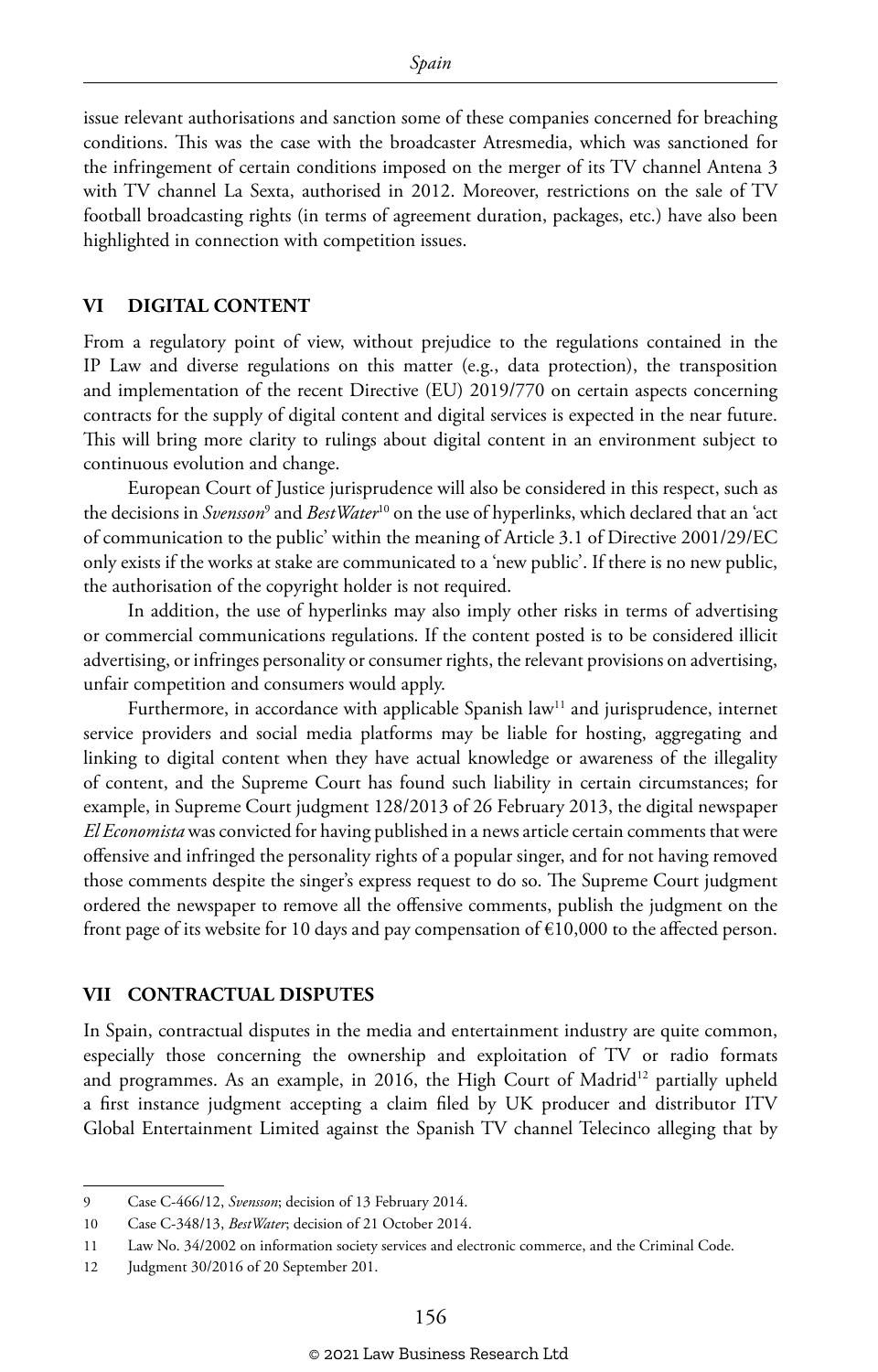broadcasting a TV show called *Pasapalabra* the Spanish broadcaster was violating ITV's exclusive rights over the TV show format and name. In its judgment, the High Court ordered Telecinco to pay ITV very substantial compensation (around  $\epsilon$ 7 million) and to cease the use, broadcast, or exploitation of any kind, of the *Pasapalabra* TV format. Telecinco appealed this judgment to the Supreme Court, which, on 30 September 2019, confirmed the second instance decision.

#### **VIII YEAR IN REVIEW**

As mentioned already, the pandemic has continued to cause a severe crisis in the audiovisual industry in Spain in 2021. Despite a certain improvement in the pandemic situation compared with 2020 as a result of the vaccination campaign, mobility restrictions have continued to affect the audiovisual sector. For this reason, the government has approved public investment of more than  $\epsilon$ 1,600 million over the next four years with the intention of mitigating the impact of covid-19 on the economy and providing temporary compensation for certain expenses regarding the mandatory population coverage of digital terrestrial TV services, and also with a view to increasing the audiovisual production carried out in Spain by 30 per cent by 2024. That is the target of the government plan to promote the audiovisual sector and, in the words of Prime Minister Pedro Sánchez, make Spain the main audiovisual hub of Europe. The financial resources for this plan will come from the General State Budget and EU funds (mainly the EU Recovery and Resilience Facility, the European Regional Development Fund and the Creative Europe 2021–2027 programme). Most of the promised public investment (€1,330 million, or 83 per cent of available resources) will be allocated to measures related to the improvement of financial and fiscal instruments supporting Spanish audiovisual production projects and companies. Among other measures, this budget is expected to expand the base of audiovisual projects eligible for reimbursable financing.

Of the funds,  $\epsilon$ 240 million (15 per cent of the total resources) will be used to finance the support and promotion of audiovisual production and audiovisual promotion, the integration of digital technologies and the internationalisation of the industry and promotion of local talent in the global environment.

Finally, it is also planned to allocate  $\epsilon$ 33 million to actions aimed at supporting the development of highly qualified professionals with the digital skills demanded by the audiovisual industry and the digitalisation of administrative procedures related to audiovisual production activity in Spain.

In any event, all these measures are likely to be subject to ongoing review throughout the coming months, as the effects of the pandemic may continue to be felt for some time into the immediate future, despite the vaccination campaign.

#### **IX OUTLOOK**

New trends in the media and entertainment sector are driven by the current generation's preferences and the way they establish and conduct their relationships, as well as by technological progress.

The covid-19 pandemic has certainly precipitated an increase in the use of social networks and the need for immediate connectivity through electronic devices (computers, mobile phones, tablets, smart TVs, smart watches and other wearable devices), and the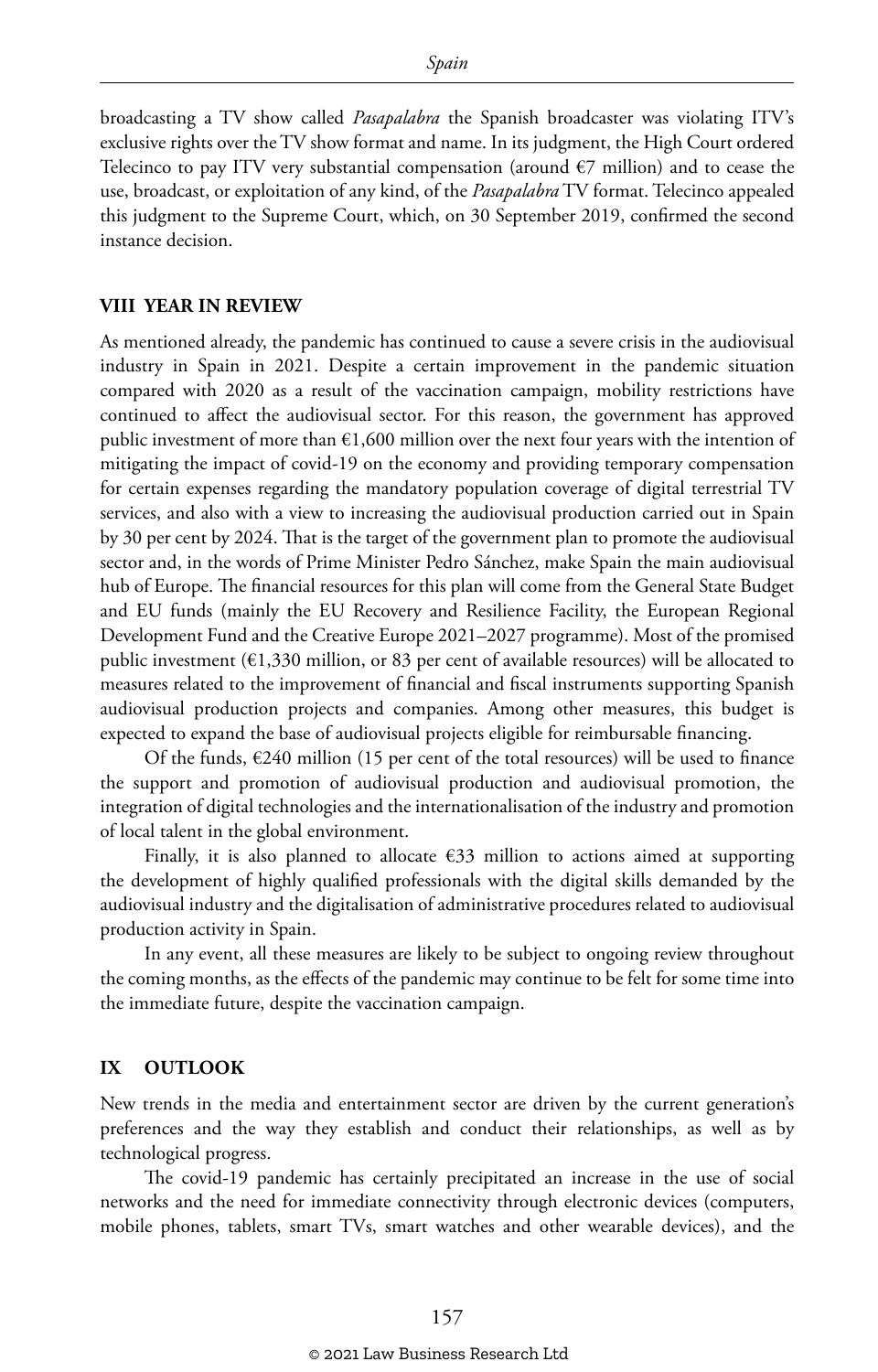emergence of new products (such as videoconferencing apps, because of the accelerated embedding of teleworking) has forced companies to adapt and provide services swiftly, smoothly and more directly to access these new potential customers.

Traditional information access channels now face big challenges in trying to stave off obsolescence in an industry where the one predominantly constant element is change itself. Simultaneously, with the seemingly unstoppable influence of big data, new media are developing very quickly.

The speed at which the sector is evolving will test not only companies' ability to adapt to pandemic-related changes in the industry, but also the current legal system itself, which is unlikely to be able to adapt to these new realities in an all-encompassing manner. The law always follows reality, especially when our society faces a situation of the magnitude of the one currently affecting the entire world. Digitalisation is no longer something that will arrive in the future, as it has already burst into our society and become the present, the present to which all economic sectors – without exception – will have to adapt.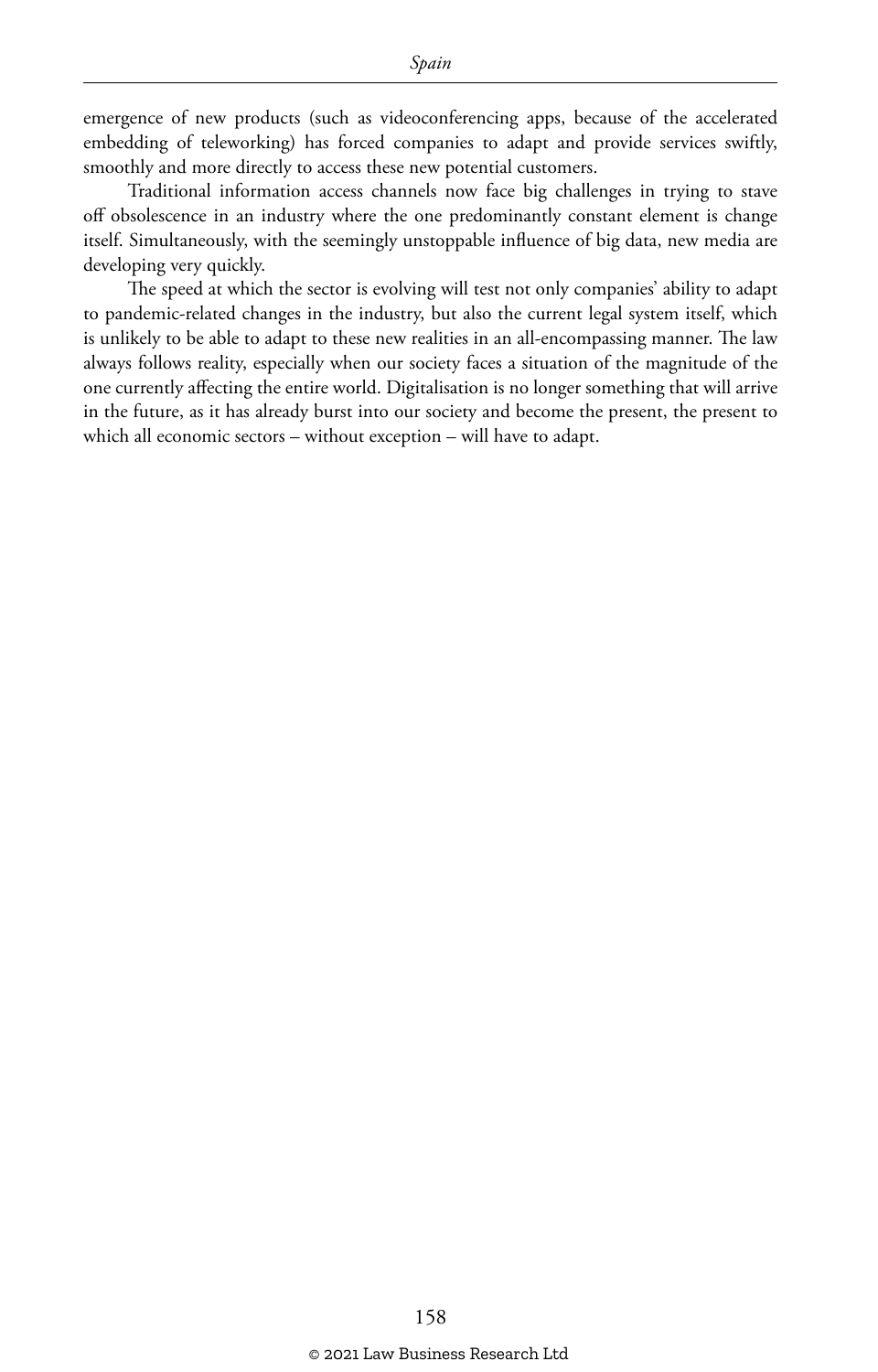## ABOUT THE AUTHORS

#### **YAGO VÁZQUEZ MORAGA**

#### *Pintó Ruiz & Del Valle*

Yago Vázquez Moraga has been a partner at Pintó Ruiz & Del Valle since 2014. He is the leading partner in the telecommunications, media and technology (TMT) department and one of the leading lawyers in the firm's litigation and arbitration practice. He holds a master's degree in advanced studies in law (DEA) from the University of Barcelona. Yago is focused on advising national and international clients in TMT-related matters (including IT, broadcasting rights, advertising, competition and regulatory issues, e-commerce, licensing, privacy and data protection) and related litigation. He is a lecturing professor on several master's degree courses, including the master's degree in sports law and management at the Higher Institute of Law and Economics (ISDE), where he teaches sports broadcasting rights.

#### **JORDI LÓPEZ BATET**

#### *Pintó Ruiz & Del Valle*

Jordi López Batet has been a partner at Pintó Ruiz & Del Valle since 2008 and a managing partner at the firm since 2015. Jordi focuses on advising national and international clients of the corporate and sports law department of the firm in IT, media and data privacy, among other areas. He is an arbitrator at the Barcelona Arbitral Court, the Court of Arbitration for Sport (CAS) and the Football Tribunal, a member of the Union Cycliste Internationale Anti-Doping Tribunal (UCI ADT) and a teaching professor on several master's degree courses and other courses at several universities.

#### **PINTÓ RUIZ & DEL VALLE**

Calle Beethoven 13, 7th floor 08021 Barcelona Spain Tel: +34 93 241 3020 Fax: +34 93 414 3885 yvazquez@pintoruizdelvalle.com jlopez@pintoruizdelvalle.com www.pintoruizdelvalle.com